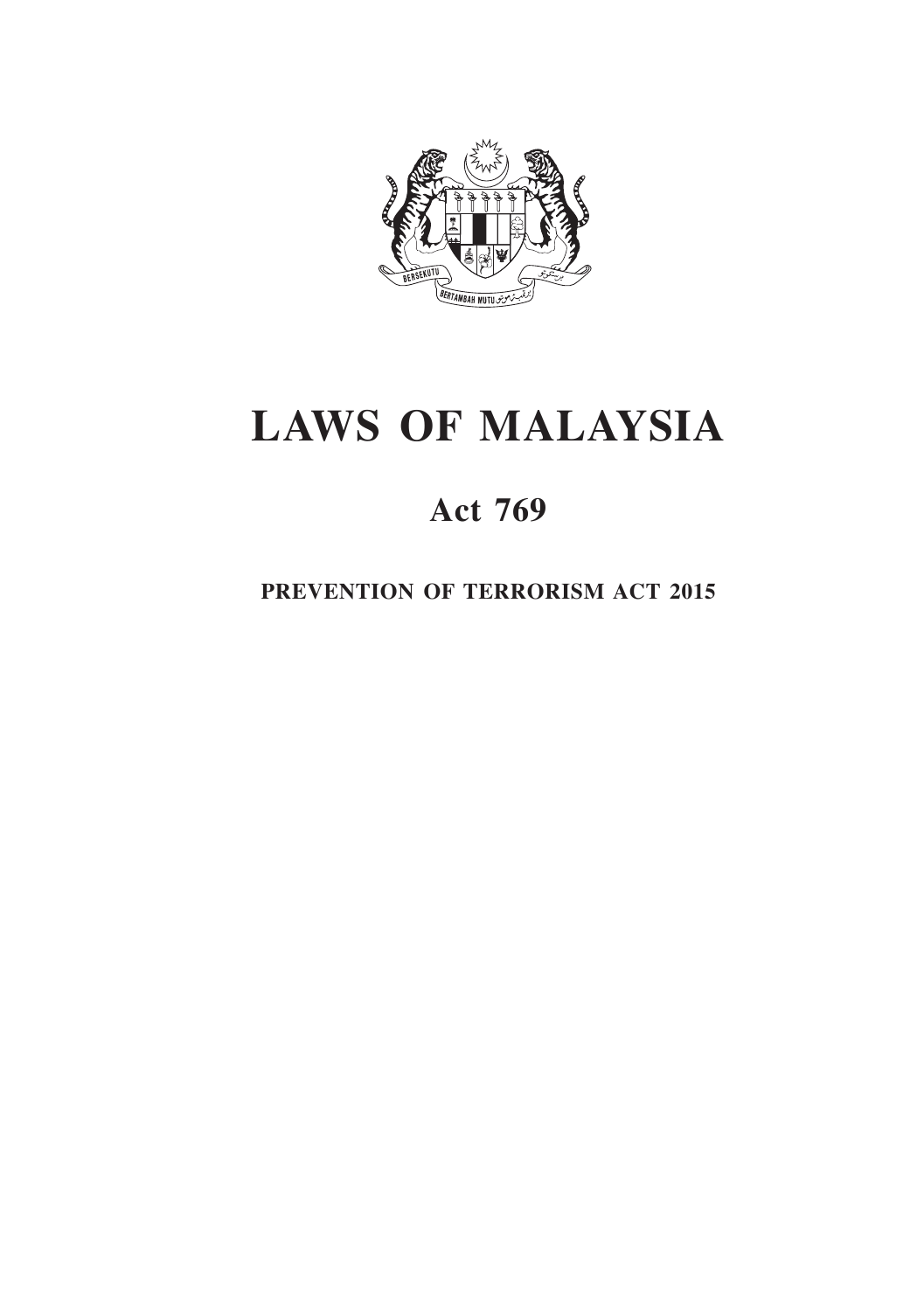|         | Date of Royal Assent       |          | $\cdots$ | $\cdots$ | 28 May 2015 |
|---------|----------------------------|----------|----------|----------|-------------|
|         | Date of publication in the |          |          |          |             |
| Gazette |                            | $\cdots$ | $\cdots$ | $\cdots$ | 4 June 2015 |

**Publisher's Copyright C**

PERCETAKAN NASIONAL MALAYSIA BERHAD<br>All rights reserved. No part of this publication may be reproduced, stored in a retrieval system or transmitted in any form or by any means<br>electronic, mechanical, photocopying, recordin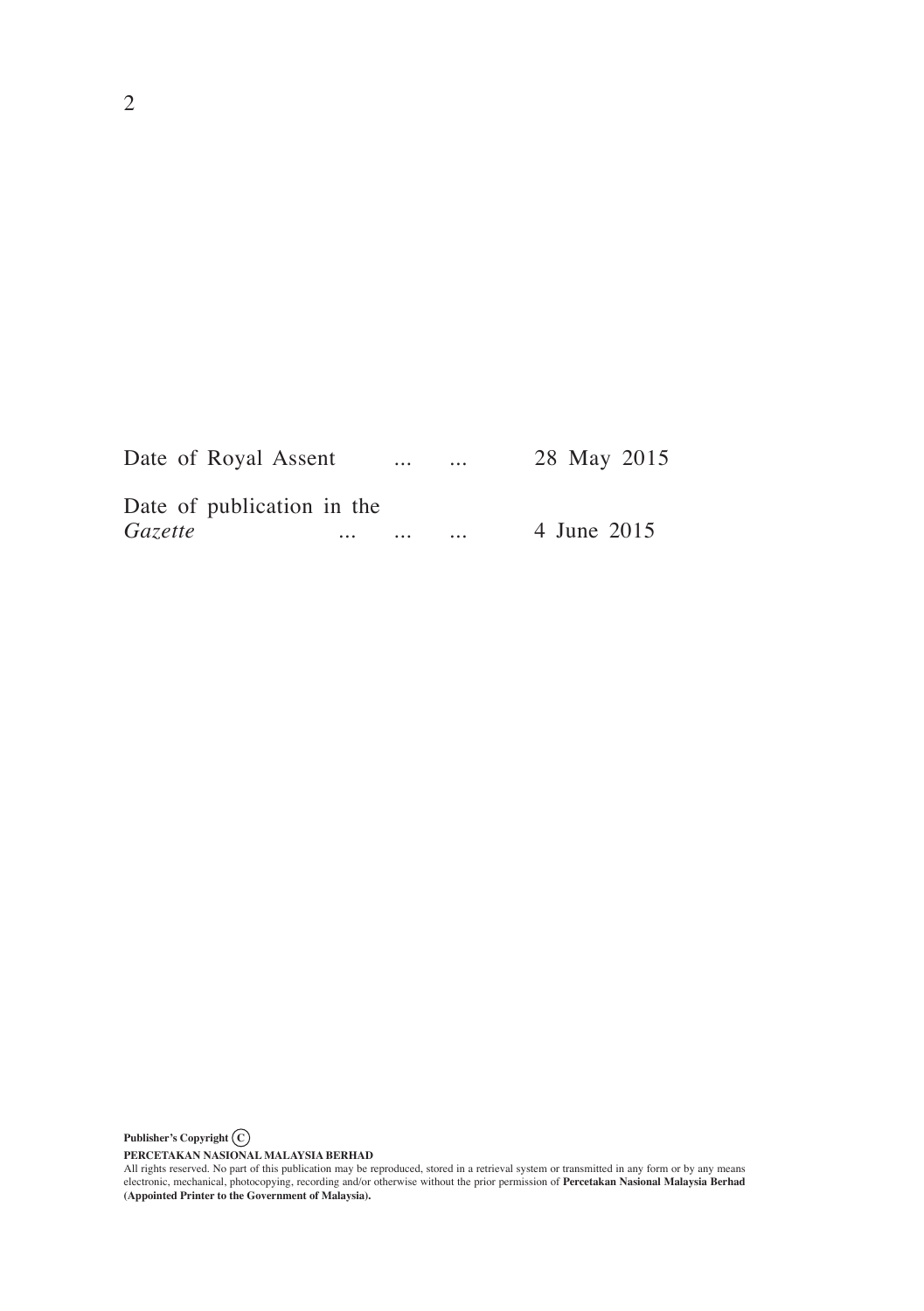# **Laws of malaysia**

## **Act 769**

## **PREVENTION OF TERRORISM ACT 2015**

#### ARRANGEMENT OF sections

#### PART I

#### PRELIMINARY

#### Section

- 1. Short title and commencement
- 2. Interpretation

#### PART II

#### POWERS OF ARREST AND REMAND

- 3. Arrest and production before Magistrate
- 4. Procedure before Magistrate
- 5. Person in custody to be brought before Inquiry Officer
- 6. Release of person remanded in custody
- 7. Special procedures relating to electronic monitoring device

#### PART III

#### INQUIRIES

- 8. Prevention of Terrorism Board
- 9. Appointment of Inquiry Officers
- 10. Duties and powers of Inquiry Officers
- 11. Access by Inquiry Officer to detainees or prisoners
- 12. Report of Inquiry Officer

#### Part IV

#### DETENTION AND RESTRICTION ORDERS

- 13. Power to order detention and restriction
- 14. Validity of detention orders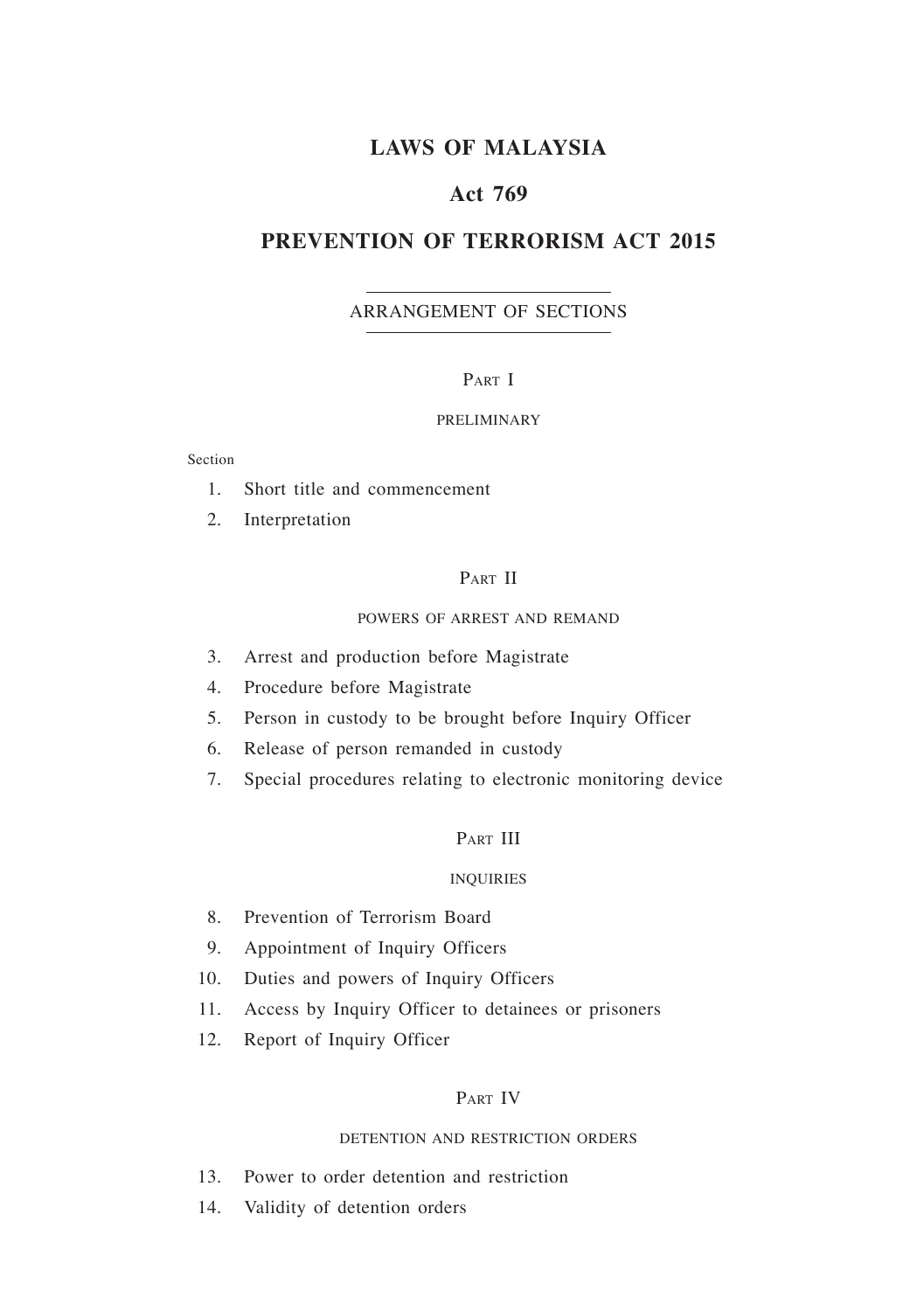Section

- 15. Suspension of detention orders
- 16. Effect on term of imprisonment
- 17. Board's power to extend detention order, restriction order or suspended detention order
- 18. Board's power to revoke detention order, restriction order, suspended detention order or direction for extension of any such order
- 19. Judicial review of act or decision of Board
- 20. Power to order removal
- 21. Power to order production of detained person
- 22. Registration
- 23. Removal of name from Register
- 24. Registered person not to consort with other registered persons
- 25. Double penalties
- 26. Loitering in public place, *etc.*
- 27. Harbouring
- 28. Saving in respect of prosecution of persons detained

#### Part V

#### GENERAL

- 29. Powers of police to investigate
- 30. Arrest
- 31. Taking of photographs and finger impressions
- 32. Disclosure of information
- 33. Power to amend Schedule
- 34. Regulations
- 35. Saving and transitional **SCHEDULE**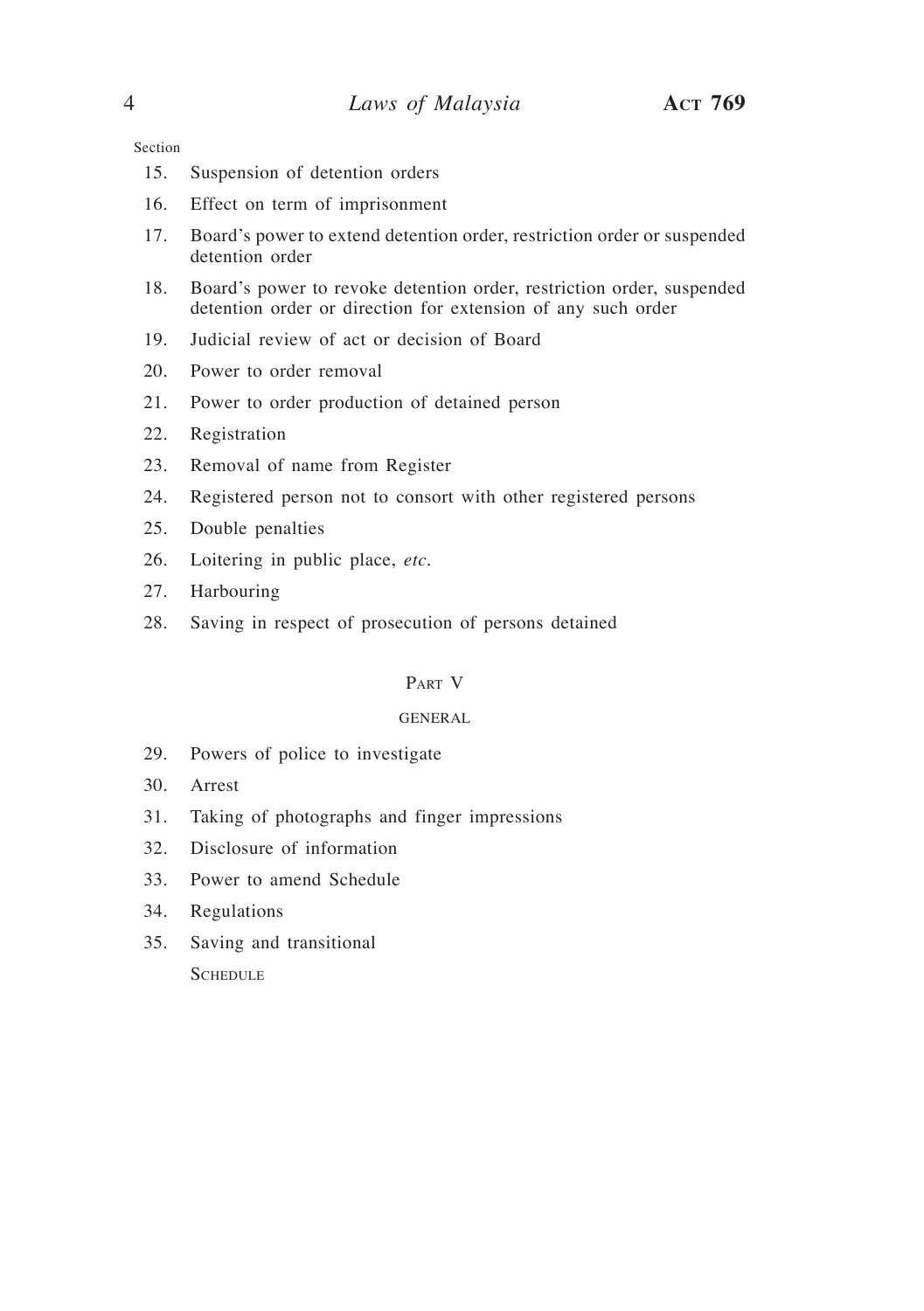## **laws of malaysia**

## **Act 769**

## **prevention of terrorism act 2015**

An Act to provide for the prevention of the commission or support of terrorist acts involving listed terrorist organizations in a foreign country or any part of a foreign country and for the control of persons engaged in such acts and for related matters.

 $[$ 

WHEREAS action has been taken and further action is threatened by a substantial body of persons both inside and outside Malaysia which is prejudicial to the security of Malaysia or any part of Malaysia;

AND WHEREAS Parliament considers it necessary to stop and prevent such action;

NOW, THEREFORE, pursuant to Article 149 of the Federal Constitution, **IT IS ENACTED** by the Parliament of Malaysia as follows:

## PART I

#### PRELIMINARY

## **Short title and commencement**

**1.** (1) This Act may be cited as the Prevention of Terrorism Act 2015.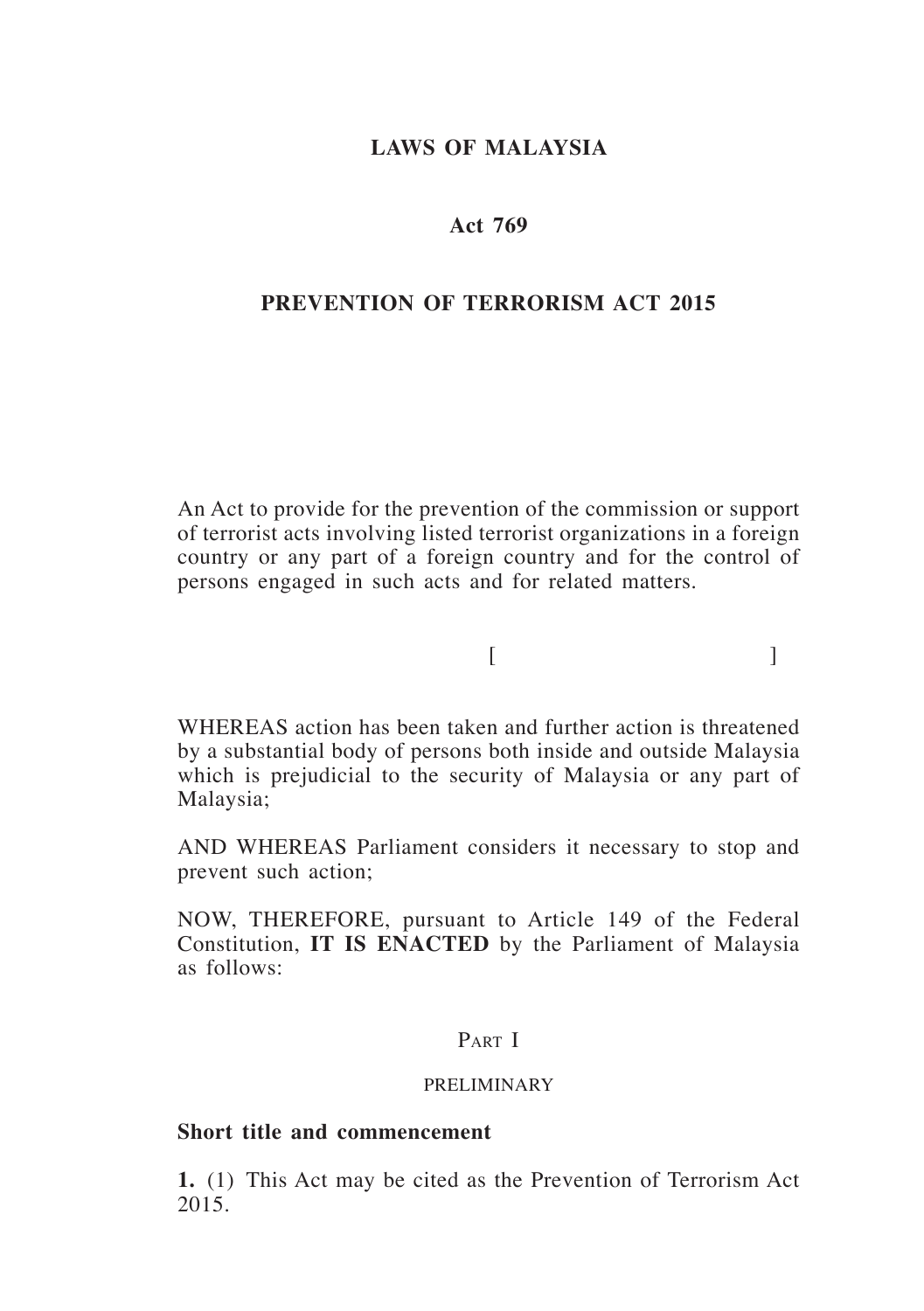(2) This Act comes into operation on a date to be appointed by the Minister by notification in the *Gazette*.

#### **Interpretation**

**2.** (1) In this Act, unless the context otherwise requires—

"district, mukim, town or village" means the land included in any district, mukim, town or village under the provisions of any law for the time being in force relating to land;

"Register" means the register kept by the Registrar under section 22;

"Board" means the Prevention of Terrorism Board established under section 8;

"Minister" means the Minister charged with the responsibility for home affairs;

"registered person" means a person whose name is entered in the Register;

"listed terrorist organization" means any specified entity declared under sections 66<sub>B</sub> and 66<sub>C</sub> of the Anti-Money Laundering, Anti-Terrorism Financing and Proceeds of Unlawful Activities Act 2001 [*Act 613*];

"Inquiry Officer" means an officer appointed by the Minister under section 9;

"Registrar" means the Registrar of Criminals appointed under section 3 of the Registration of Criminals and Undesirable Persons Act 1969 [*Act 7*];

"terrorist act" has the same meaning assigned to it by the Penal Code [*Act 574*].

(2) References to the supervision of the police shall be construed as references to the obligations imposed upon persons subject to police supervision under section 296 of the Criminal Procedure Code [*Act 593*].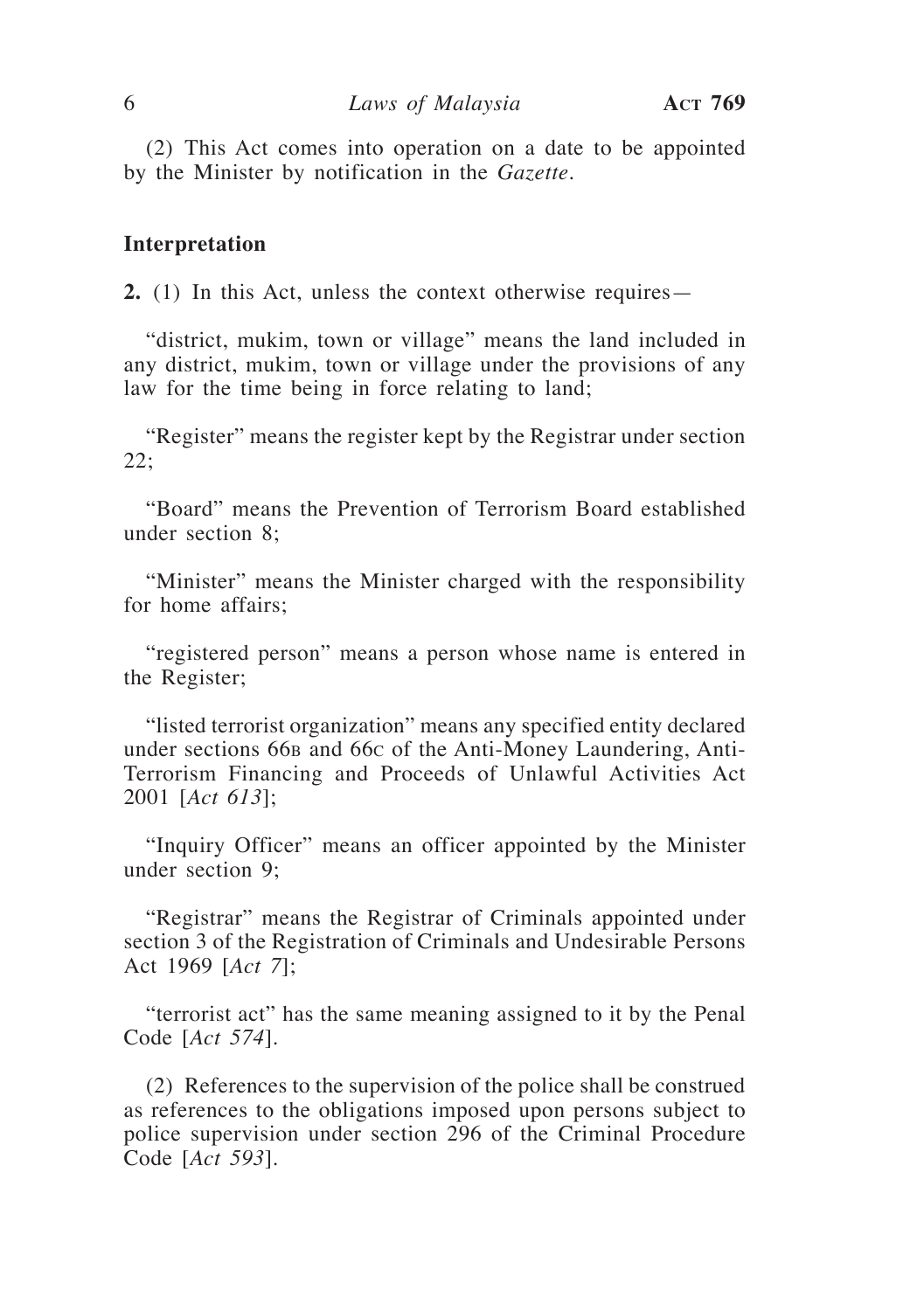## PART II

#### POWERS OF ARREST AND REMAND

#### **Arrest and production before Magistrate**

**3.** (1) A police officer may without a warrant arrest any person if he has reason to believe that grounds exist which would justify the holding of an inquiry into the case of that person under this Act.

(2) When a person is arrested under subsection (1), the case shall be referred by the police officer to the Public Prosecutor for direction not later than seven days from the date of arrest.

(3) Any person arrested under subsection (1) shall, unless sooner released, be taken without unreasonable delay, and in any case within twenty-four hours (excluding the time of any necessary journey) before a Magistrate.

(4) The police officer making an investigation pertaining to a person arrested under this section shall cause a copy of the complete report of the investigation to be submitted to—

- *(a)* an Inquiry Officer; and
- *(b)* the Board,

within such period as may be prescribed by the Minister by regulations made under this Act.

#### **Procedure before Magistrate**

**4.** (1) Whenever any person is taken before a Magistrate under subsection  $3(3)$ , the Magistrate shall-

- *(a)* on production of a statement in writing signed by a police officer not below the rank of Inspector stating that there are grounds for believing that the name of the person who is engaged in the commission or support of terrorist acts involving listed terrorist organizations in a foreign country or any part of a foreign country should be entered in the Register, remand the person in police custody for a period of twenty-one days; or
- *(b)* if no such statement is produced, and there are no other grounds on which the person is lawfully detained, direct his release.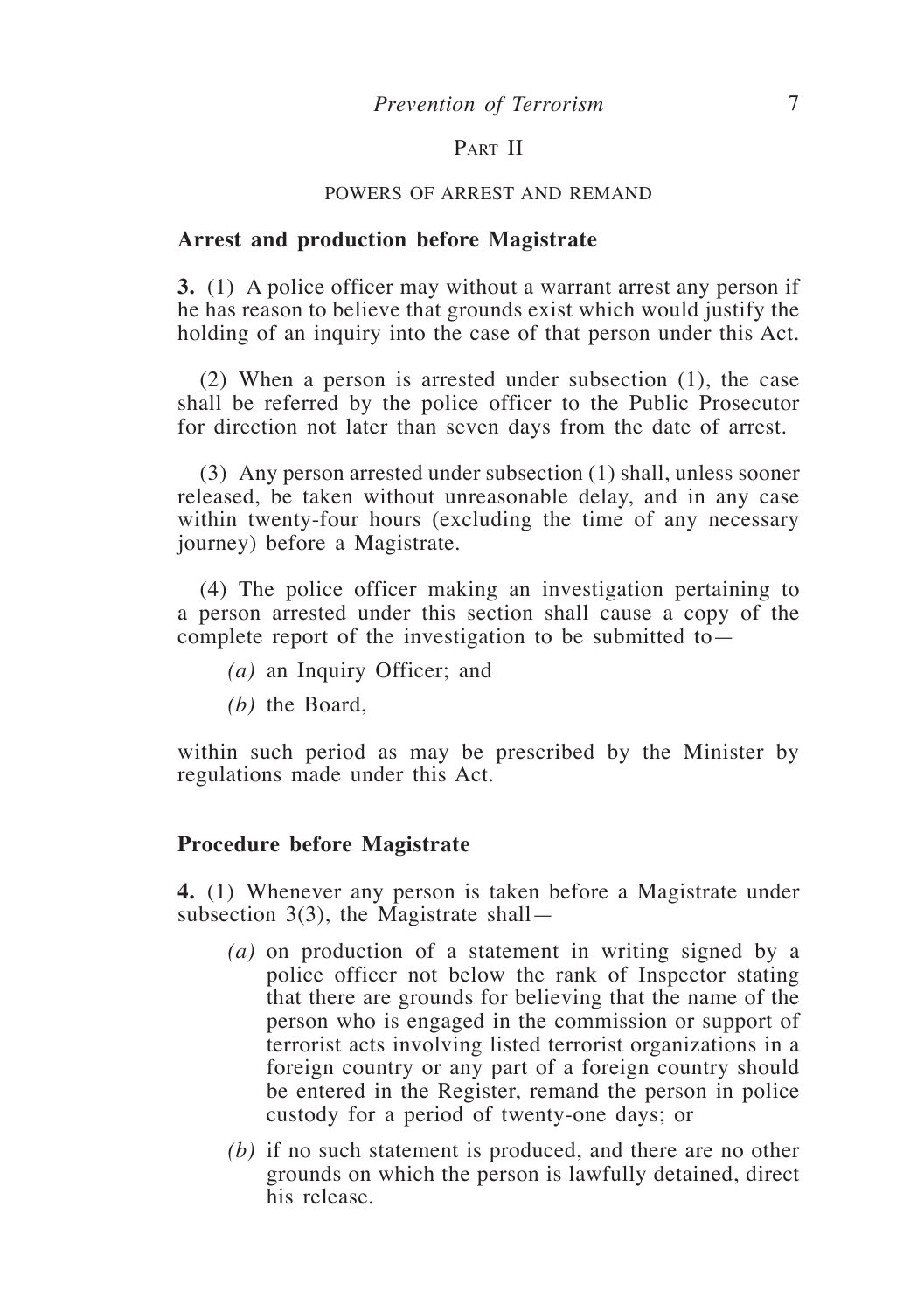(2) Any person remanded under paragraph (1)*(a)* shall, unless sooner released, on or before the expiry of the period for which he is remanded, be taken before a Magistrate, who shall—

*(a)* on production of—

- (i) a statement in writing signed by the Public Prosecutor stating that in his opinion sufficient evidence exists to justify the holding of an inquiry under section 10; and
- (ii) a statement in writing signed by a police officer not below the rank of Assistant Superintendent stating that it is intended to hold an inquiry into the case of that person under section 10,

 order the person to be remanded in custody for a period of thirty-eight days; or

*(b)* if no such statements are produced, and there are no other grounds on which the person is lawfully detained, direct his release.

(3) No person shall be arrested and detained under this section solely for his political belief or political activity.

(4) Except as provided in subsection 10(6), the provisions of section 28a of the Criminal Procedure Code shall apply to any person remanded under this section.

(5) The Public Prosecutor may appear in any application made under this section.

(6) For the purpose of this section, "political belief or political activity" means engaging in a lawful activity through—

- *(a)* the expression of an opinion or the pursuit of a course of action made according to the tenets of a political party that is at the relevant time registered under the Societies Act 1966 [*Act 335*] as evidenced by—
	- (i) membership of or contribution to that party; or
	- (ii) open and active participation in the affairs of that party;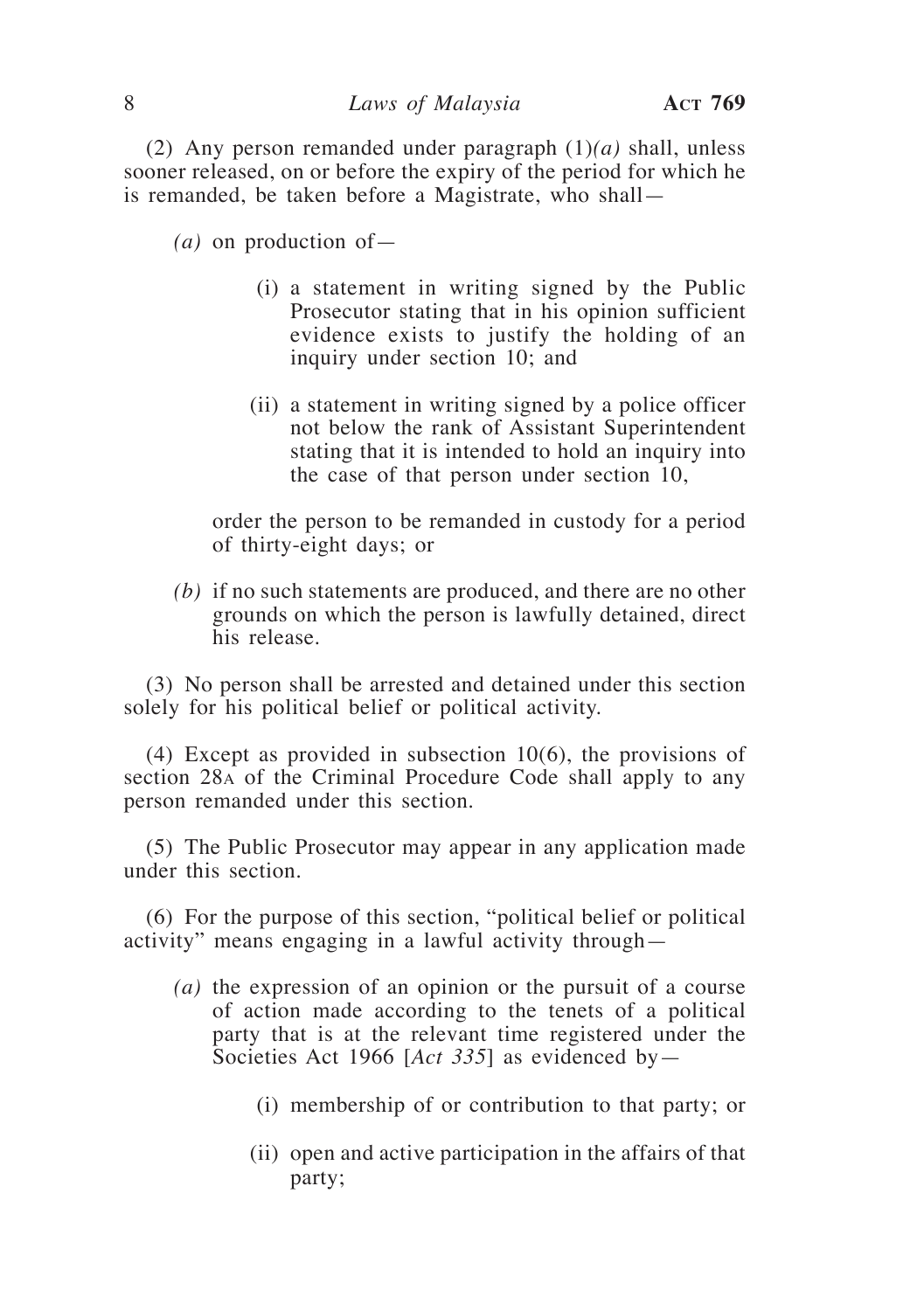- *(b)* the expression of an opinion directed towards any government in Malaysia; or
- *(c)* the pursuit of a course of action directed towards any government in Malaysia.

#### **Person in custody to be brought before Inquiry Officer**

**5.** Every person remanded in custody under section 4 shall, if not sooner released, as soon as possible be brought before an Inquiry Officer.

#### **Release of person remanded in custody**

**6.** (1) Any person remanded in custody under section 4 may at any time be taken before a Sessions Court Judge who, if there are no other grounds on which the person is lawfully detained—

- *(a)* shall direct his release if there is produced to the Sessions Court Judge a statement in writing signed by a police officer not below the rank of Assistant Superintendent stating that it is not intended to continue with an inquiry into the case of that person under section 10; or
- *(b)* in any other case, on the application of a police officer, may direct his release subject to—
	- (i) the execution by the person of a bond, with or without sureties, for his due appearance at such place or places and at such time or times and within such period not exceeding fifty-nine days as the Sessions Court Judge may direct; or
	- (ii) the supervision of the police for such period not exceeding fifty-nine days as the Sessions Court Judge may direct.

(2) If a person is released under paragraph (1)*(b)*, an electronic monitoring device shall be attached on the person in accordance with subsections (3) and (4).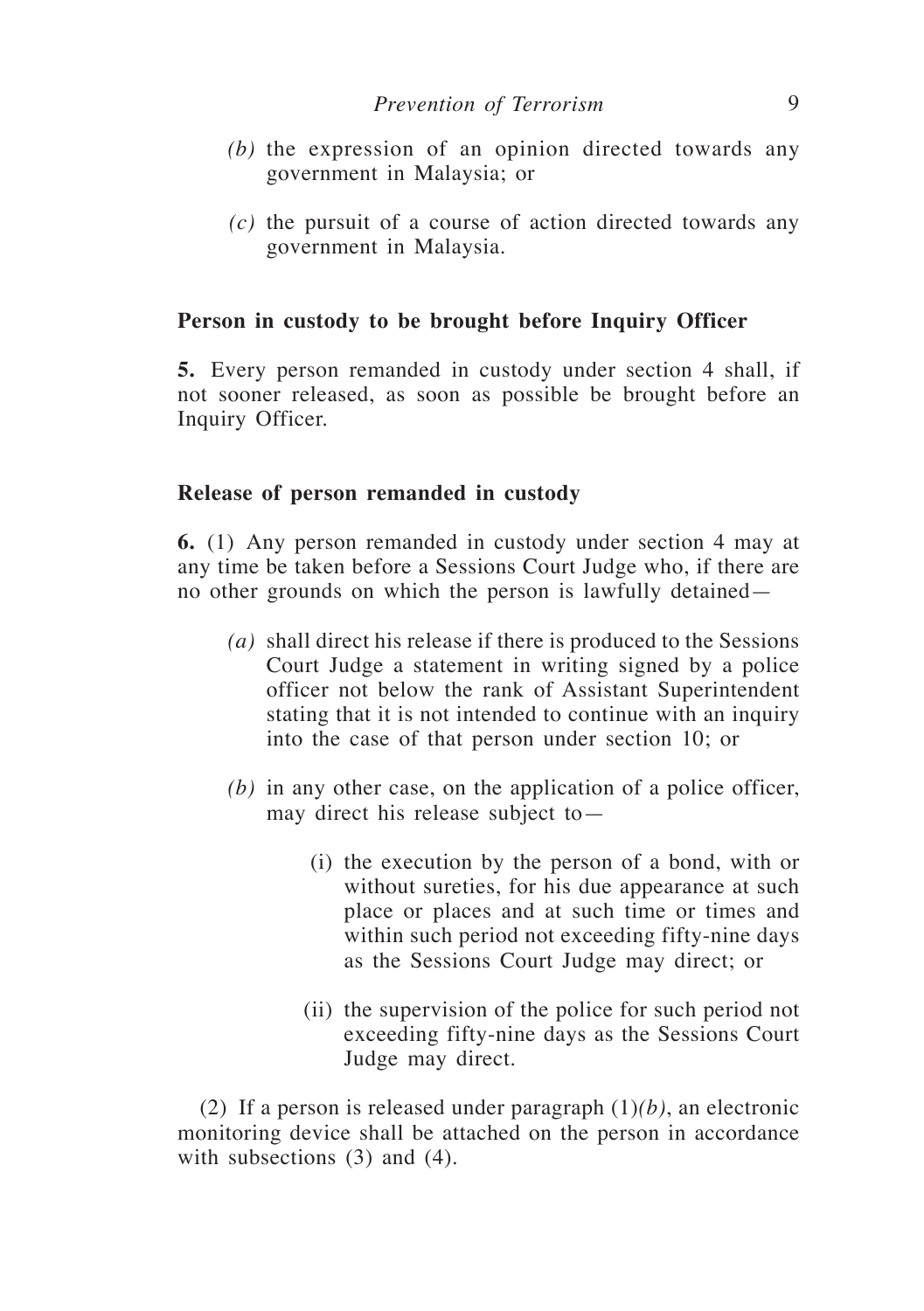(3) If the police officer intends to release the person under paragraph (1)*(b)* and attach an electronic monitoring device on the person upon his release, he shall submit a report to the Public Prosecutor before the application under paragraph (1)*(b)* is made.

(4) Upon receipt of the report under subsection (3), the Public Prosecutor may apply to the Sessions Court Judge for the person to be attached with an electronic monitoring device in accordance with section 7 for the period of his release as allowed under paragraph (1)*(b)*.

#### **Special procedures relating to electronic monitoring device**

**7.** (1) Upon application by the Public Prosecutor under section 6, the Sessions Court Judge shall order the person to be attached with an electronic monitoring device for a period as the Sessions Court Judge may determine but which shall not exceed the period of his release as allowed under paragraph 6(1)*(b)*.

(2) The Sessions Court Judge shall explain the operation of the electronic monitoring device and the terms and conditions of the electronic monitoring device to the person.

(3) The person shall sign a form as specified in the Schedule and deposit the form with the Sessions Court Judge.

(4) The person shall be attached with an electronic monitoring device by a police officer.

(5) The person shall comply with all the terms and conditions of the electronic monitoring device and shall report to the nearest police station at such time as specified in the form.

(6) Any person who fails to comply with the terms and conditions under subsection (5) commits an offence and shall be punished with imprisonment for a term not exceeding three years.

(7) Any person who tampers with, or destroys, the electronic monitoring device commits an offence and shall be punished with imprisonment for a term not exceeding three years and such person shall be liable to pay for any damage to the electronic monitoring device arising from his action.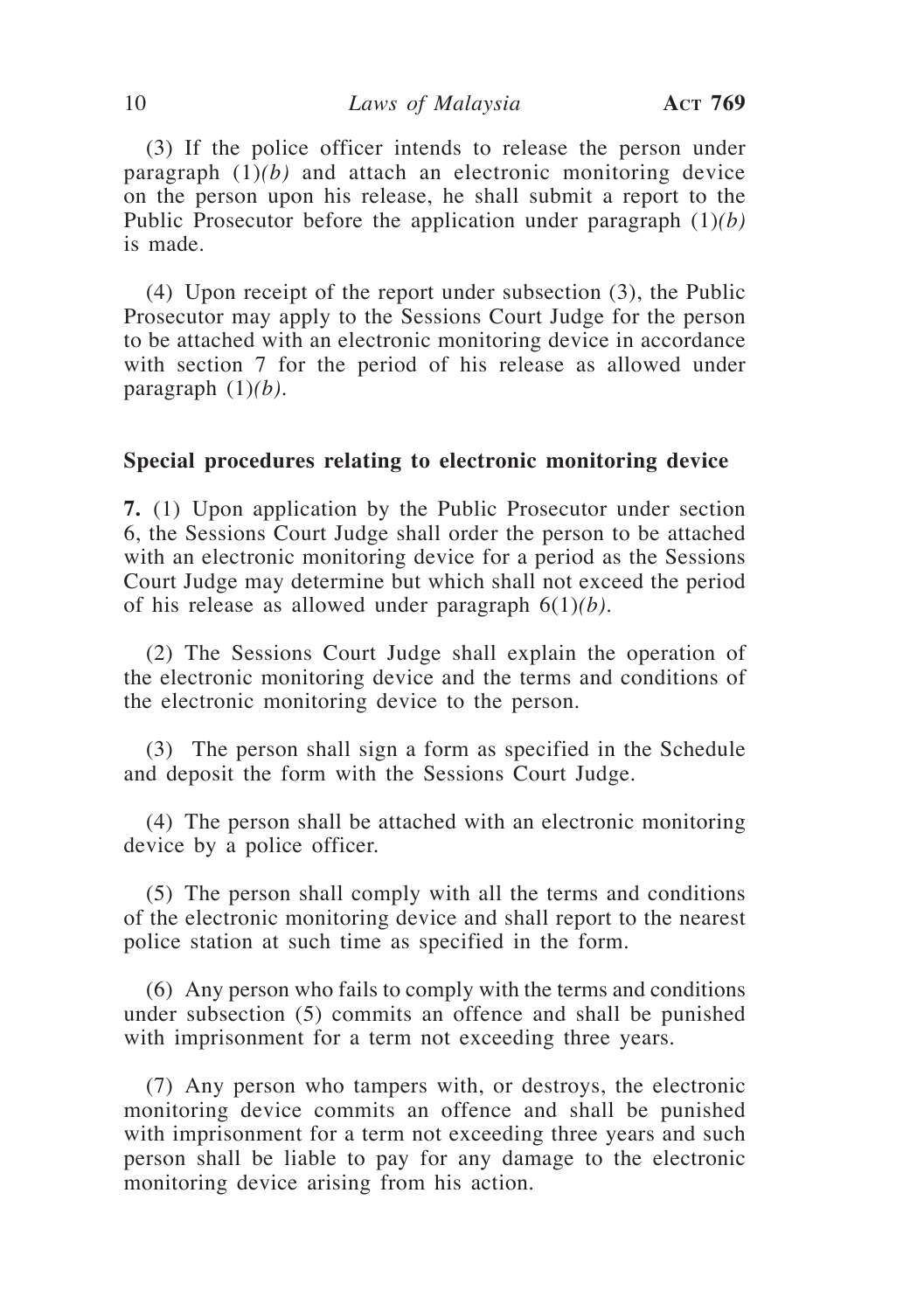(8) Upon expiry of the period referred to in subsection (1), the person shall report to the nearest police station for removal of the electronic monitoring device.

## PART III

#### INQUIRIES

## **Prevention of Terrorism Board**

**8.** (1) A Prevention of Terrorism Board is established which shall consist of the following members to be appointed by the Yang di-Pertuan Agong:

- *(a)* a Chairman, who shall be a legally qualified person with at least fifteen years experience in the legal field;
- *(b)* a Deputy Chairman; and
- *(c)* not less than three and not more than six other members.

(2) Every member of the Board shall, unless he sooner resigns, hold office for a period not exceeding three years and is eligible for re-appointment once for another period of three years.

(3) Every member of the Board may at any time resign his office by giving notice in writing to the Yang di-Pertuan Agong.

(4) The appointment of any member of the Board may at any time be revoked by the Yang di-Pertuan Agong.

(5) The quorum for any sitting of the Board shall be three members.

(6) Subject to this Act, the Board shall determine its own procedure.

(7) Every member of the Board shall be deemed to be a public servant within the meaning of the Penal Code.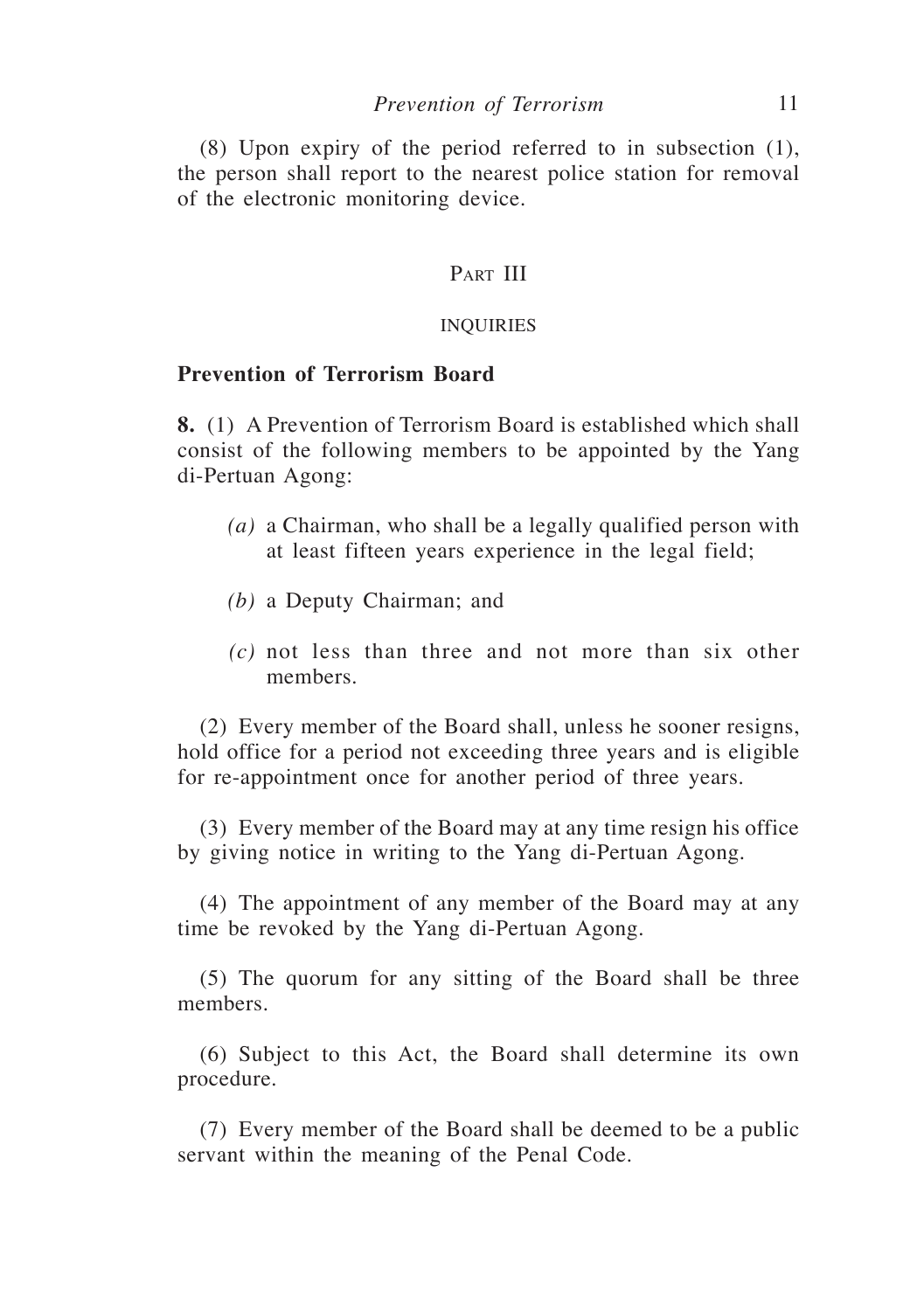## **Appointment of Inquiry Officers**

**9.** (1) The Minister may in writing appoint any person by name or office, and either generally or for any particular case, to be an Inquiry Officer for the purposes of this Act.

(2) No police officer shall be appointed as an Inquiry Officer.

## **Duties and powers of Inquiry Officers**

**10.** (1) When any person is brought before an Inquiry Officer under section 5, the Inquiry Officer shall inquire and report in writing to the Board whether there are reasonable grounds for believing that the person is engaged in the commission or support of terrorist acts involving listed terrorist organizations in a foreign country or any part of a foreign country.

(2) An inquiry held under subsection (1) shall be held in such manner and in accordance with such procedure as the Board may direct.

(3) An Inquiry Officer may, for the purpose of any inquiry under this Act—

- *(a)* procure and receive all such evidence, in any form and whether the evidence be admissible or not under any written law for the time being in force relating to evidence or criminal procedure, which he may think necessary or desirable;
- *(b)* summon and examine witnesses on oath or affirmation, and may for those purposes administer any oath or affirmation;
- *(c)* require the production of any document or other thing in his opinion relevant to the inquiry;
- *(d)* if he considers it necessary in the public interest or to protect a witness or his family or associates, receive evidence in the absence of the person who is the subject of the inquiry;
- *(e)* give any direction as may be necessary.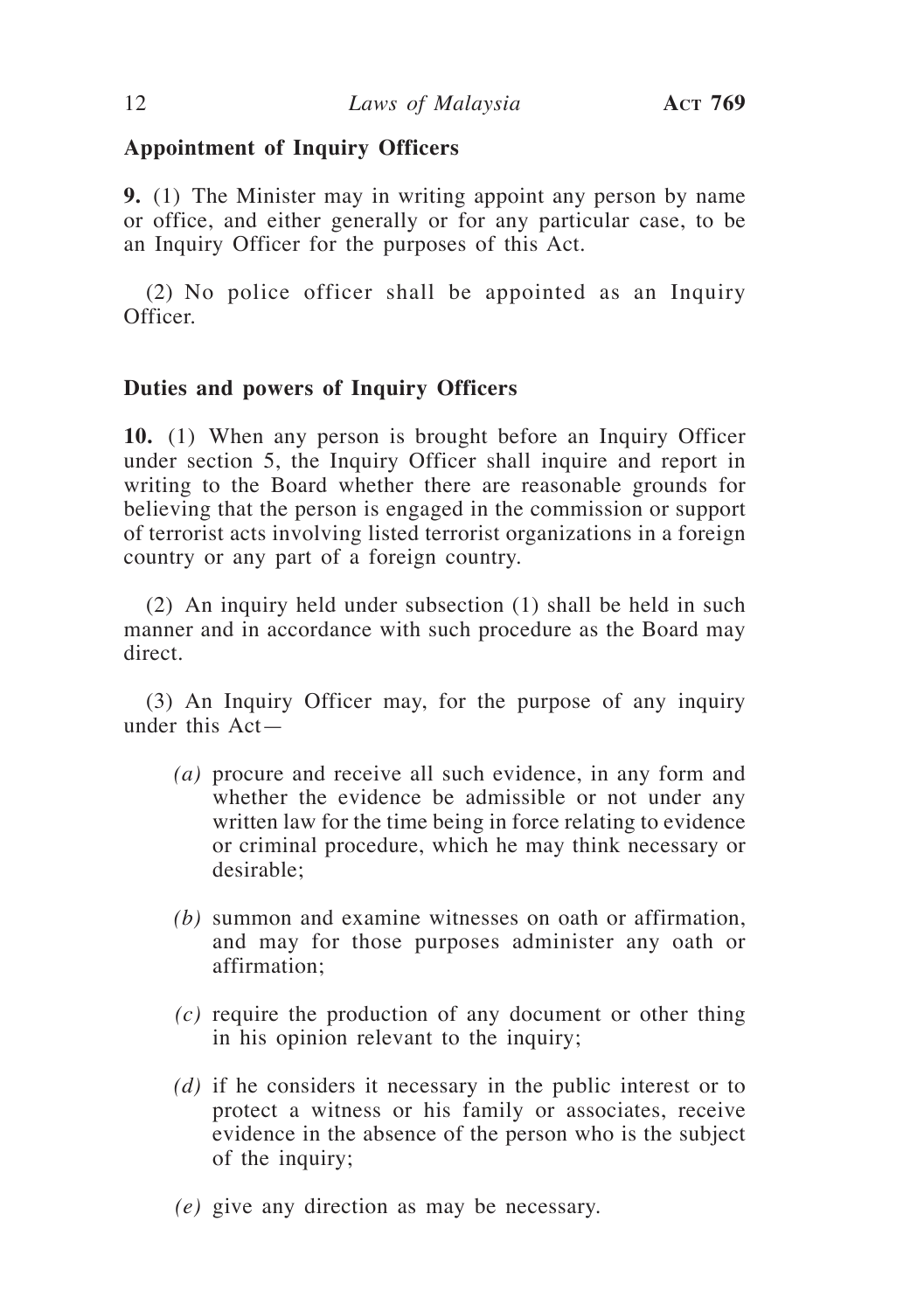(4) For the purposes of paragraph (3)*(d)*, where any evidence is received in the absence of the person who is the subject of the inquiry, the Inquiry Officer shall communicate to the person the substance of the evidence, so far as he may consider it compatible with the public interest or the need to protect a witness or his family or associates so to do, and shall in every such case include in any report made under paragraph 12(2)*(a)* a statement of the circumstances in which the evidence was received.

(5) Any person summoned as a witness under subsection (3) who without reasonable excuse fails to attend at the time and place mentioned in the summons or who, having attended, refuses to answer any question that may lawfully be put to him or to produce any document or thing which is in his power to produce, commits an offence and shall be punished with imprisonment for a term not exceeding six months or to a fine not exceeding two thousand ringgit or to both.

(6) Neither the person who is the subject of the inquiry nor a witness at an inquiry shall be represented by an advocate and solicitor at the inquiry except when his own evidence is being taken and recorded by the Inquiry Officer.

(7) The Public Prosecutor may appear at an inquiry to assist the Inquiry Officer.

(8) The Minister may by regulations prescribe the allowances to be paid to witnesses summoned under subsection (3).

#### **Access by Inquiry Officer to detainees or prisoners**

**11.** (1) Notwithstanding any other written law, an Inquiry Officer conducting an inquiry under this Act shall be allowed to have access to any person whom he has reason to believe to be connected to or has any evidence of any offence who is—

*(a)* being detained under any other written law; or

*(b)* under confinement in prison, whether convicted or not.

(2) Nothing in this section shall authorize the attendance of the subject of the inquiry or his advocate and solicitor or representative, if any, at the place of detention or prison.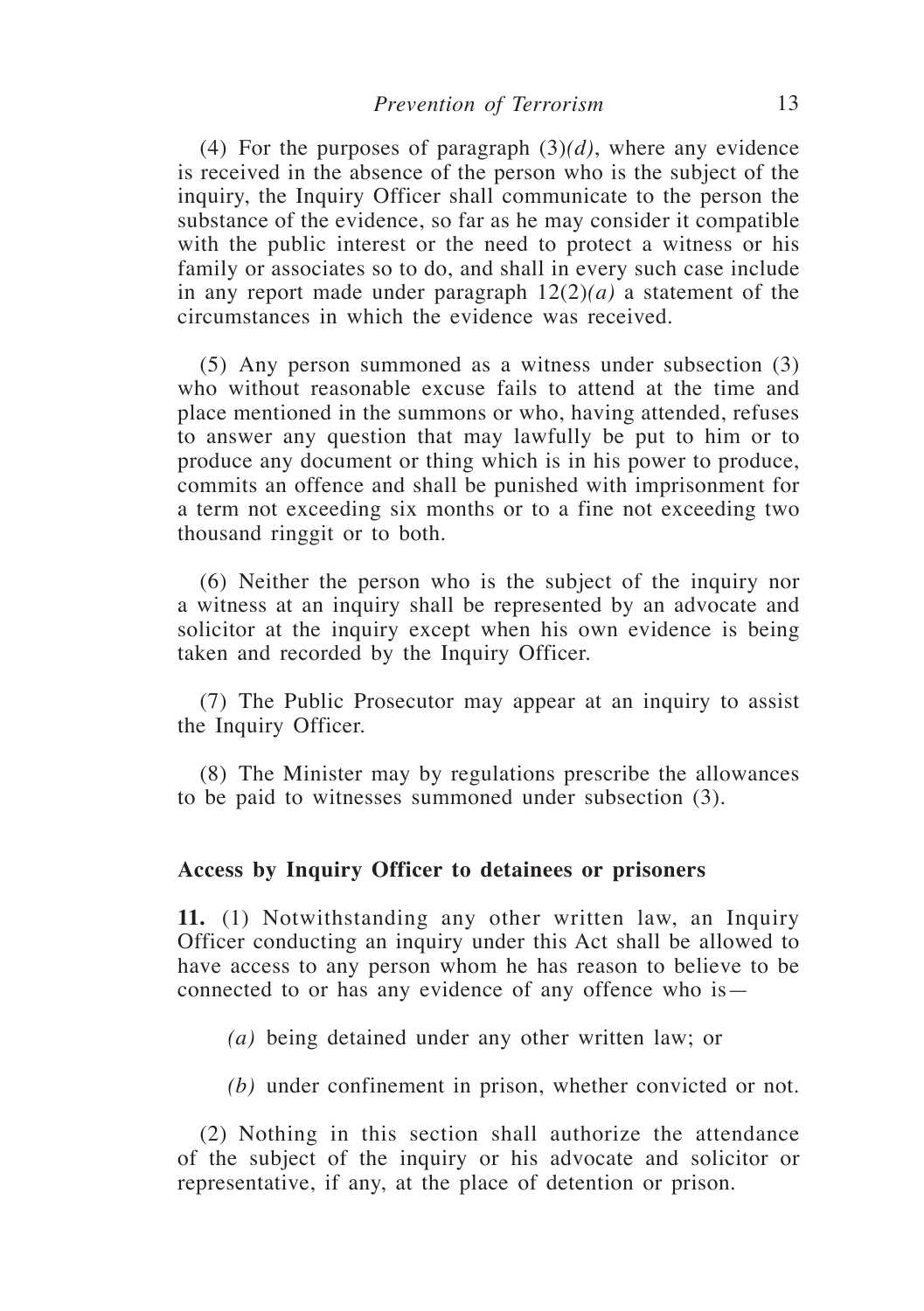## **Report of Inquiry Officer**

**12.** (1) An Inquiry Officer shall submit his report in writing to the Board within such period as may be prescribed by the Minister by regulations made under this Act.

- (2) Upon receipt of the report under subsection  $(1)$ 
	- *(a)* where the Board concurs with the Inquiry Officer that there are reasonable grounds for believing that the person who was the subject of the inquiry is engaged in the commission or support of terrorist acts involving listed terrorist organizations in a foreign country or any part of a foreign country, the Board shall proceed under section 13:
	- *(b)* where the Board concurs with the Inquiry Officer that there are no reasonable grounds for believing that the person who was the subject of the inquiry is engaged in the commission or support of terrorist acts involving listed terrorist organizations in a foreign country or any part of a foreign country, the Board shall forthwith direct any person having the custody of that person, within twenty-four hours from the receipt of the direction, to produce the person before a Sessions Court Judge, who shall thereupon discharge the order of remand made under section 4 and, if there are no other grounds on which the person is lawfully detained, shall order his immediate release.

## PART IV

#### DETENTION AND RESTRICTION ORDERS

## **Power to order detention and restriction**

- **13.** (1) Whenever the Board, after considering—
	- *(a)* the complete report of the investigation submitted under subsection 3(4); and
	- *(b)* the report of the Inquiry Officer submitted under section 12,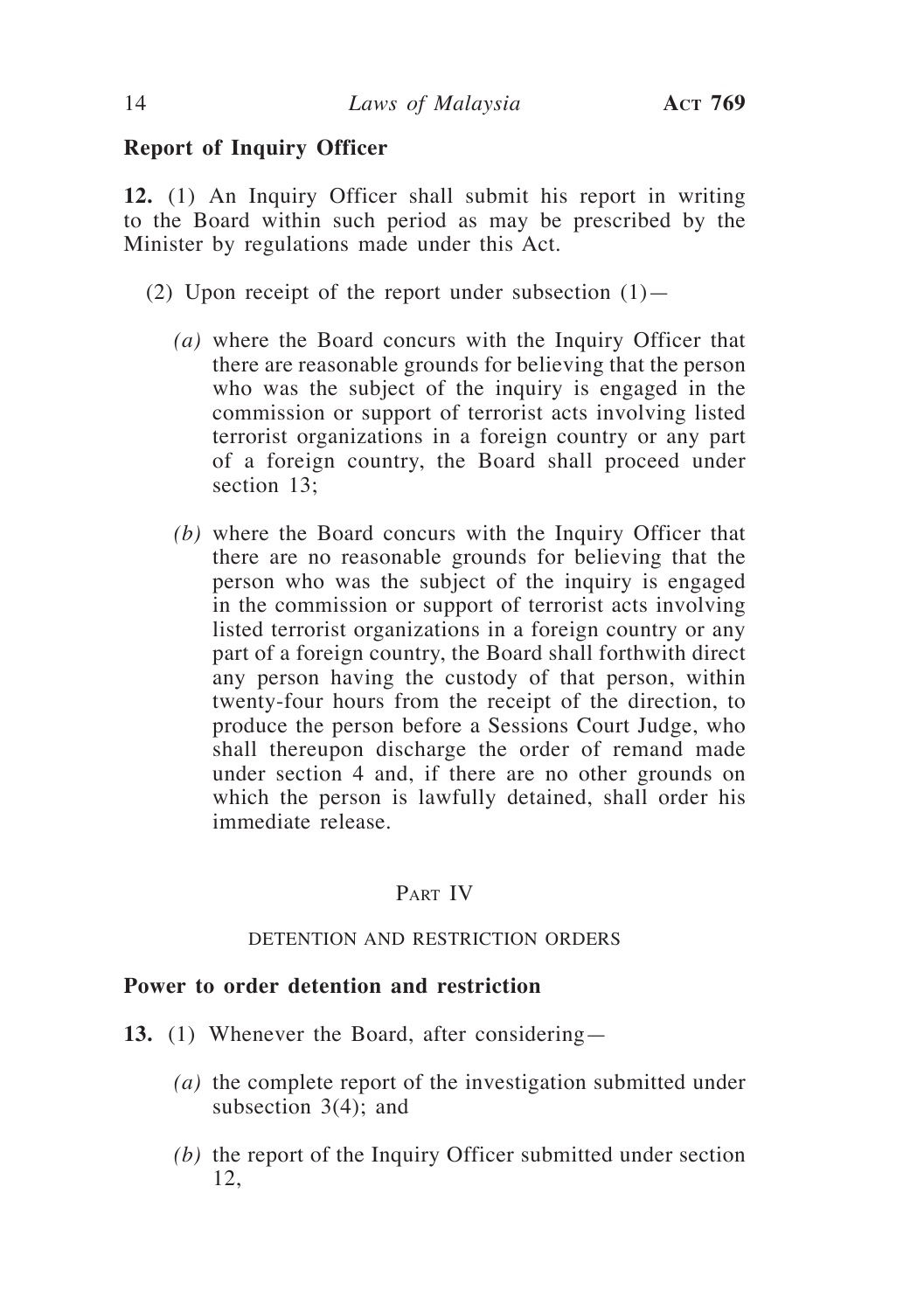is satisfied with respect to any person that such person has been or is engaged in the commission or support of terrorist acts involving listed terrorist organizations in a foreign country or any part of a foreign country, the Board may, if it is satisfied that it is necessary in the interest of the security of Malaysia or any part of Malaysia that such person be detained, by order ("detention order") direct that such person be detained for a period not exceeding two years.

(2) Every person detained in pursuance of a detention order shall be detained in such place ("place of detention") as the Board may direct and in accordance with any instructions issued by the Board and any regulations made under section 34.

(3) If the Board is satisfied that for the purpose mentioned in subsection (1) it is necessary that control and supervision should be exercised over any person or that restrictions and conditions should be imposed upon that person in respect of his activities, freedom of movement or places of residence or employment, but for that purpose it is unnecessary to detain him, the Board may by order ("restriction order") direct that the person named in the order ("restricted person") shall be subject to the supervision of the police for any period not exceeding five years at a time and may impose all or any of the following restrictions and conditions:

- *(a)* he shall be required to reside within the limits of any State, district, mukim, town or village specified in the order;
- *(b)* he shall not be permitted to transfer his residence to any other State, district, mukim, town or village, as the case may be, without the written authority of the Board;
- *(c)* except so far as may be otherwise provided by the order, he shall not leave the State, district, mukim, town or village within which he resides without the written authority of the Chief Police Officer of the State concerned;
- *(d)* he shall at all times keep the Officer in Charge of the Police District in which he resides notified of the house or place in which he resides;
- *(e)* he shall be liable, at such time or times as may be specified in the order, to present himself at the nearest police station;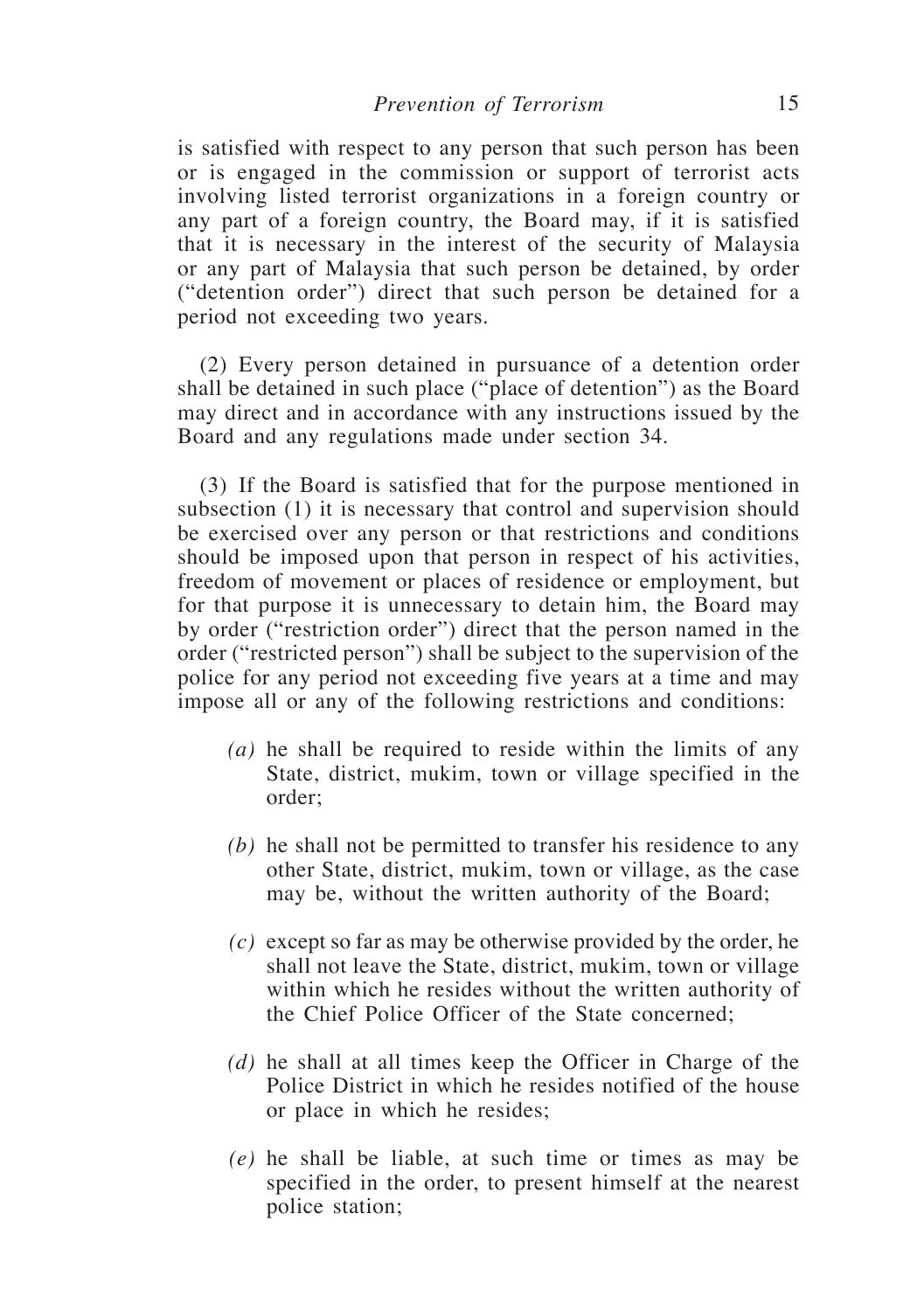#### 16 *Laws of Malaysia* **Act 769**

- *(f)* he shall remain within doors, or within such area as may be defined in the order, between such hours as may be specified in the order, unless he obtains special permission to the contrary from the Officer in Charge of the Police District;
- *(g)* except so far as may be otherwise provided by the order, he shall not be permitted to enter any State, district, mukim, town or village specified in the order;
- *(h)* he shall use only equipment and facilities of communication which are declared to and approved by the Chief Police Officer of any State concerned;
- *(i)* except so far as may be otherwise provided by the order, he shall not access the internet;
- *(j)* he shall keep the peace and be of good behaviour;
- *(k)* he shall enter into a bond, with or without sureties as the Board may direct and in such amount as may be specified in the order, for his due compliance with the restrictions and conditions imposed on him by the order;
- *(l)* he shall be attached with an electronic monitoring device.

(4) The Board may, by order in writing served on the person subject to a restriction order, vary, cancel or add to any restrictions and conditions imposed under subsection (3).

(5) Any restricted person who fails to comply with any restriction or condition imposed on him under this section commits an offence and shall be punished with imprisonment for a term not exceeding ten years and not less than two years.

(6) Any person who conspires with, abets or assists any restricted person to breach any restriction or condition under this section commits an offence and shall be punished with imprisonment for a term not exceeding ten years and not less than two years.

(7) Sections 173a and 294 of the Criminal Procedure Code shall not apply in respect of offences under subsections (5) and (6).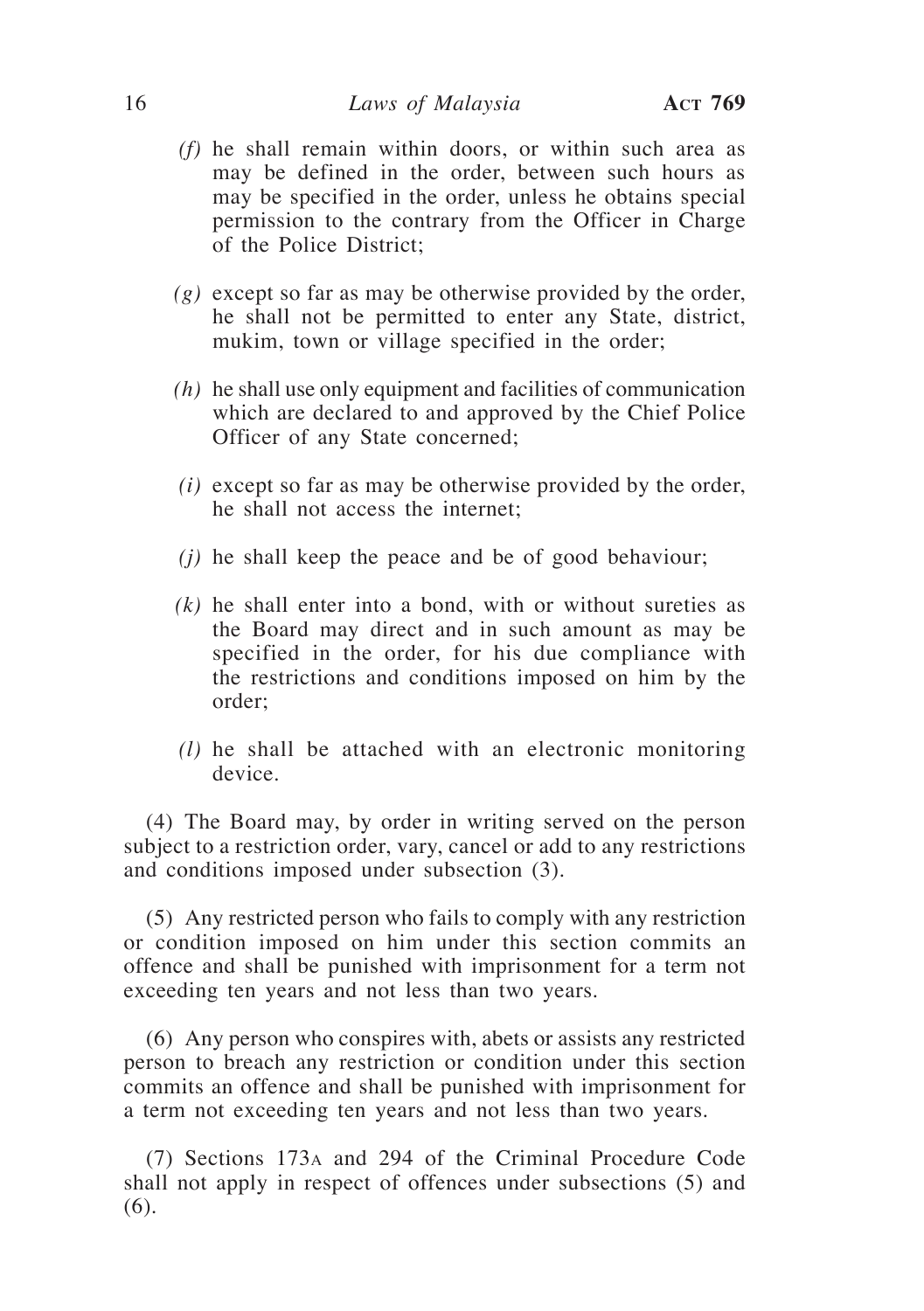(8) The punishment imposed under subsection (5) and any term of imprisonment imposed under any written law shall not be taken into consideration for the purpose of the period of supervision imposed under subsection (3) and the period of supervision shall be continued from the date of completion of the sentence of imprisonment imposed.

(9) A copy of every detention order made by the Board under subsection (1) shall as soon as may be after the making of the order be served on the person to whom it relates, and every such person shall be entitled to make representations to an Advisory Board constituted under Clause (2) of Article 151 of the Federal Constitution in accordance with the prescribed procedures.

(10) The direction of the Board under subsection (1) shall be subject to review by the High Court.

#### **Validity of detention orders**

**14.** No detention order shall be invalid or inoperative by reason—

*(a)* that the person to whom it relates—

- (i) was immediately before the making of the detention order detained in any place other than a place of detention referred to in subsection 13(2);
- (ii) continued to be detained immediately after the making of the detention order in the place in which he was detained under section 3 before his removal to a place of detention referred to in subsection 13(2); or
- (iii) was during the duration of the detention order on journey in police custody or any other custody to a place of detention referred to in subsection  $13(2)$ ; or
- *(b)* that the detention order was served on him at any place other than the place of detention referred to in subsection 13(2), or that there was any defect relating to its service upon him.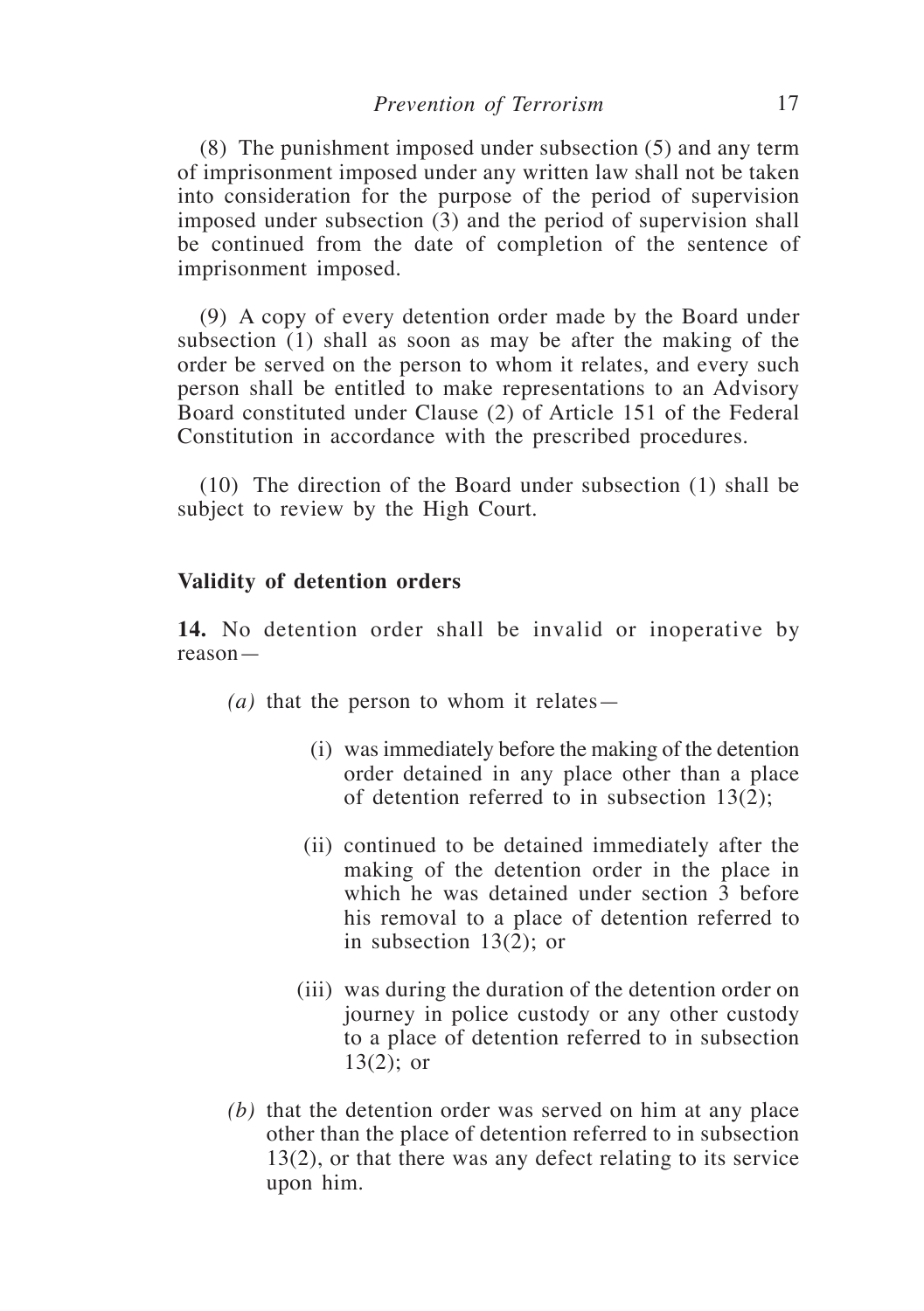#### **Suspension of detention orders**

**15.** (1) The Board may, at any time, direct that the operation of any detention order under subsection 13(1) be suspended subject to the imposition of all or any of the restrictions and conditions under subsection 13(3).

(2) Where a detention order is suspended under subsection (1), subsection 13(3) shall have effect as if the restrictions and conditions on which the detention order is suspended were restrictions and conditions imposed by a restriction order made under subsection 13(3).

(3) The Board may revoke the suspension of any detention order if it is satisfied that—

- *(a)* the person against whom the detention order was made has failed to comply with any restriction or condition imposed upon him; or
- *(b)* it is necessary in the interest of public order or public security that the suspension should be revoked,

and in any such case the revocation of the suspension shall be sufficient authority to any police officer to re-arrest without warrant the person against whom the detention order was made, and that person shall as soon as practicable be returned to his former place of detention or, if the Board so directs, sent to another place of detention.

(4) The suspension of any detention order under this section shall, subject to subsection 13(4) as applied by subsection (2) and subject also to subsection (3), continue in force for the unexpired portion of the period of the order specified under subsection 13(1).

#### **Effect on term of imprisonment**

- **16.** Where a person—
	- *(a)* who is undergoing detention under subsection 13(1) is sentenced to any term of imprisonment under this Act or any other written law; or
	- *(b)* has his period of detention extended under subsection 17(1) whilst he is serving any such term of imprisonment,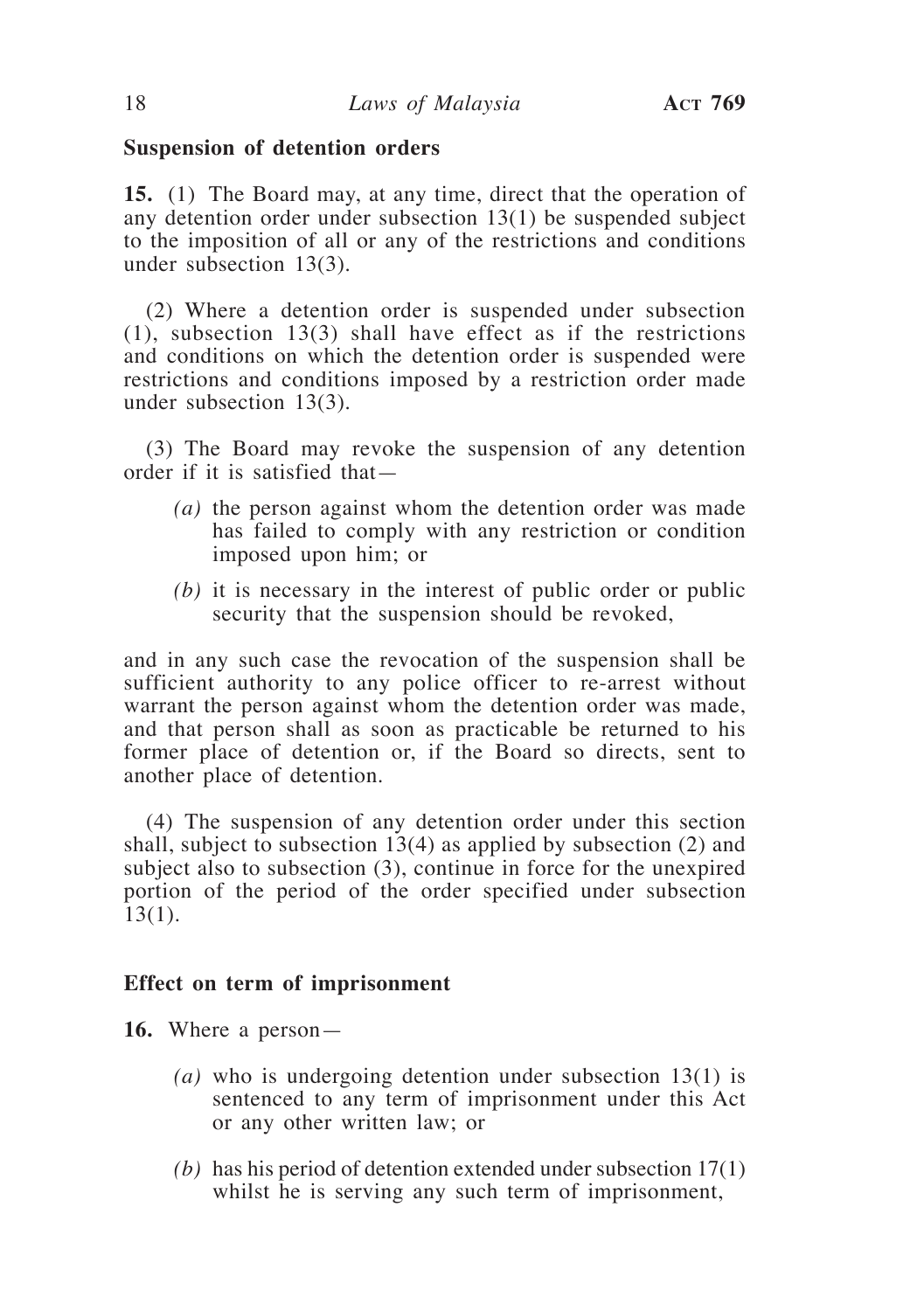the detention or extended detention shall be deemed to be undergone concurrently with that term of imprisonment, and if upon completion of any such term of imprisonment, there still remain any unexpired portion of the detention period or of the extended detention period, he shall be required to be detained for such unexpired portion of such period.

## **Board's power to extend detention order, restriction order or suspended detention order**

**17.** (1) The Board may at any time before the expiration of the duration of—

- *(a)* a detention order made under subsection 13(1);
- *(b)* a restriction order made under subsection 13(3); or
- *(c)* a detention order suspended under subsection 15(1) ("suspended detention order"),

direct that the duration of the order be extended for such further period, not exceeding two years for a detention order or five years for a restriction order, as the Board may specify, commencing immediately upon the expiration of its then current duration.

(2) Where the Board directs for the duration of a detention order, restriction order or suspended detention order to be extended under subsection (1), it shall set out in the direction the grounds for the extension and state whether such grounds are—

- *(a)* the same as the grounds on which the order was originally made;
- *(b)* different from the grounds on which the order was originally made; or
- *(c)* partly the same grounds and partly different grounds.

(3) Where the duration of a suspended detention order is extended under subsection (1), the duration of the direction for its suspension under subsection 15(1) shall be deemed to be extended for the duration of the extension of the suspended detention order together with the restrictions and conditions imposed in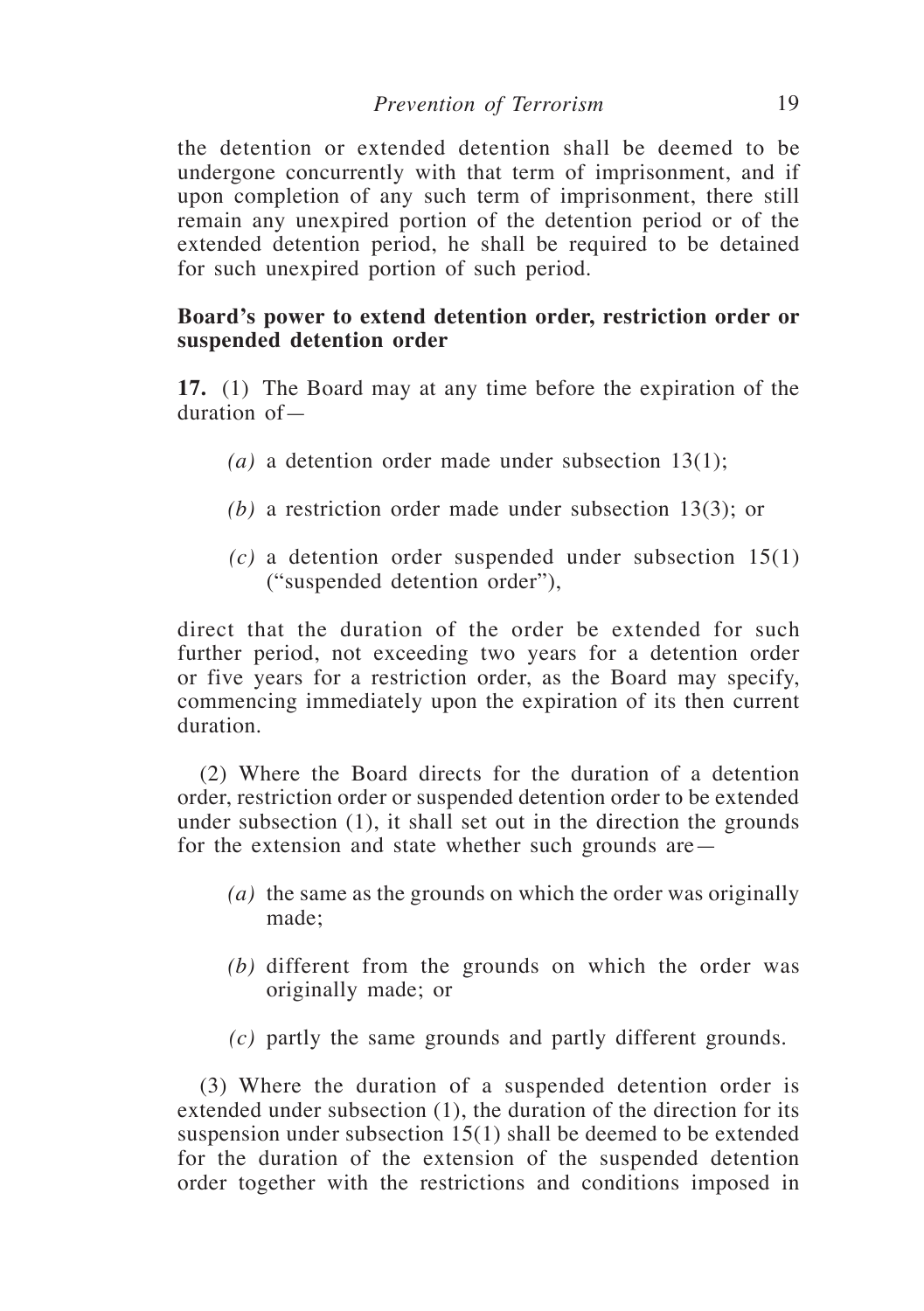respect of such suspension, subject, if the Board so directs, to the requirement that the person against whom the detention order was made shall enter into a fresh bond as provided in paragraph  $13(3)(k)$ , and section 15 shall apply to such extended suspension in the same manner as it applies to an original suspension under subsection 15(1).

(4) Where the direction under subsection (1) for the extension of the duration of a detention order or a suspended detention order is on grounds which fall under paragraph (2)*(b)* or *(c)*, subsection 13(9) shall apply to such direction as if the direction were a fresh detention order.

(5) The duration of a detention order, restriction order or suspended detention order which is extended under subsection (1) may be further extended from time to time for further periods not exceeding two years at a time, and the provisions of this section shall apply *mutatis mutandis* in relation to each such extension.

# **Board's power to revoke detention order, restriction order, suspended detention order or direction for extension of any such order**

**18.** (1) Notwithstanding anything contained in this Act, the Board may at any time revoke any detention order made under subsection 13(1) or any restriction order made under subsection 13(3) or any suspended detention order or any direction under subsection 17(1) for the extension of the duration of any such order, if it deems it just or fit to do so.

(2) Any revocation under subsection (1) shall be without prejudice to the validity of the order or direction before its revocation or to anything done under it, or to the power of the Board to make a fresh detention order under subsection 13(1) or a fresh restriction order under subsection 13(3) or a fresh direction under subsection 17(1) in respect of the person against whom the order or direction which is revoked was made or given.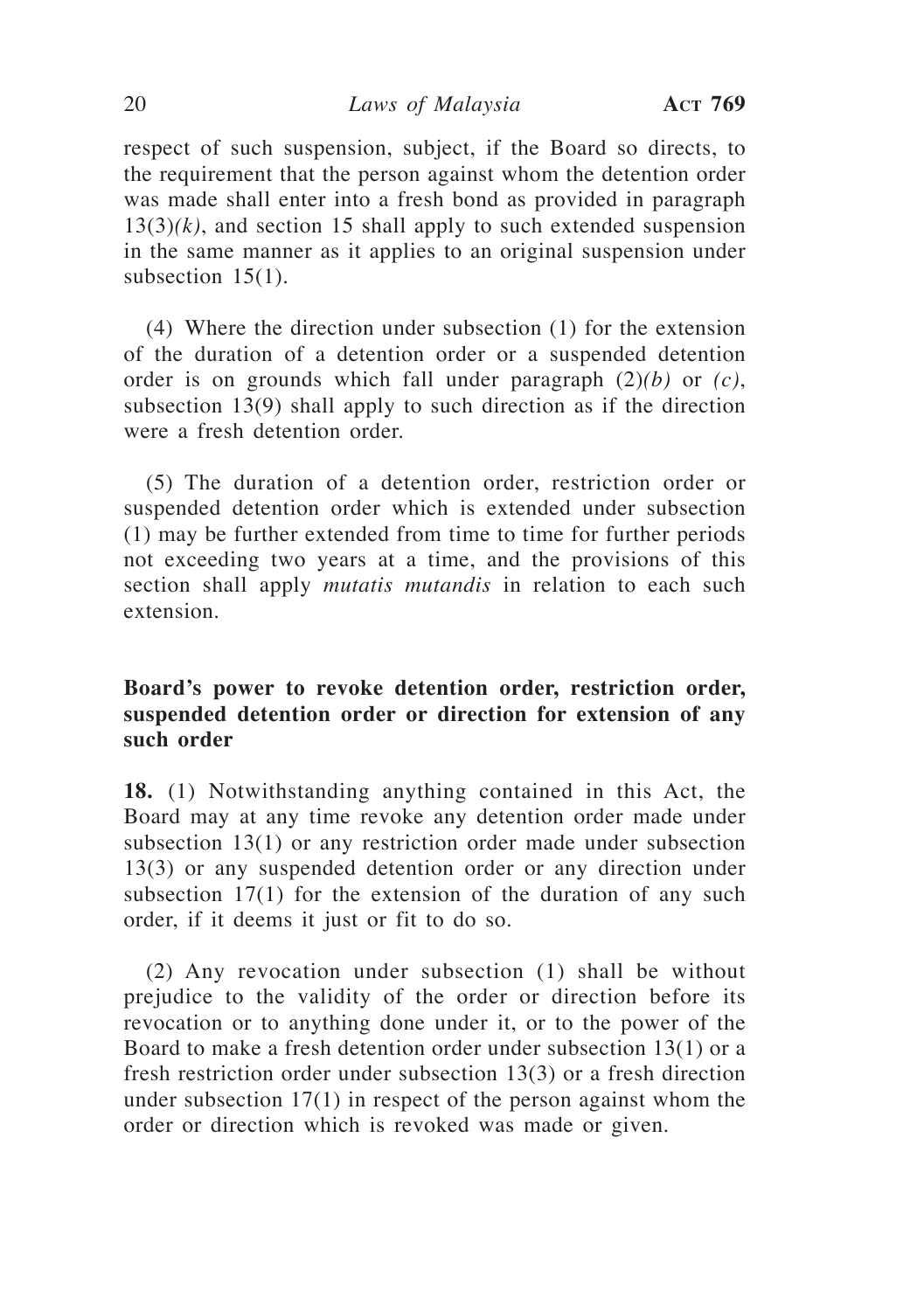## **Judicial review of act or decision of Board**

**19.** (1) There shall be no judicial review in any court of, and no court shall have or exercise any jurisdiction in respect of, any act done or decision made by the Board in the exercise of its discretionary power in accordance with this Act, except in regard to any question on compliance with any procedural requirement in this Act governing such act or decision.

(2) In this Act, "judicial review" includes proceedings instituted by way of—

- *(a)* an application for any of the prerogative orders of *mandamus*, prohibition and *certiorari*;
- *(b)* an application for a declaration or an injunction;
- *(c)* a writ of *habeas corpus*; and
- *(d)* any other suit, action or legal proceedings relating to or arising out of any act done or decision made by the Board in accordance with this Act.

## **Power to order removal**

**20.** (1) The Board may by order direct the removal from any place of detention to another place of detention to be specified in such order of any person detained under subsection 13(1), or under subsection  $17(1)$ , to be there detained for the whole or any part of such period for which it has been ordered that such person shall be detained.

(2) Any person who is in the course of removal under subsection (1) shall be deemed to be in lawful custody.

#### **Power to order production of detained person**

**21.** (1) On proof to his satisfaction that the presence at any place of any person detained under subsection 13(1) or 17(1), or lawfully in the custody of the police or confined in any prison whether under subsection  $13(1)$ , subsection  $17(1)$  or under an order of any court or otherwise howsoever, and notwithstanding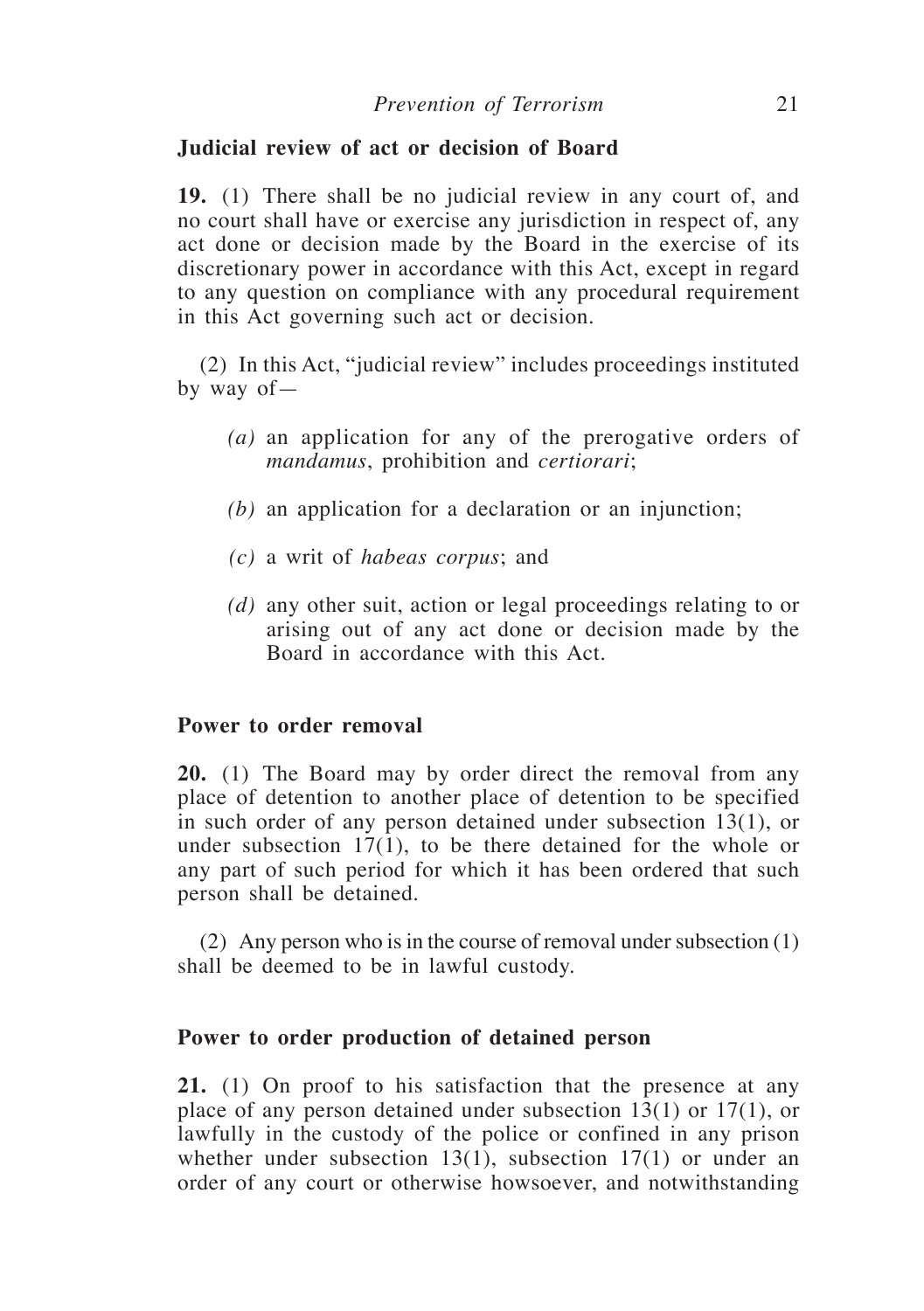any order of any court or other authority whatsoever, is required in the interests of justice, or for the purpose of any public or other inquiry, or in the national interest, or in the interests of the person detained, in custody or confined, the Commissioner General of Prison where the person is detained in a place of detention or prison, or the Inspector General of Police where the person is in the lawful custody of the police, may order that such person be taken to that place.

(2) Any person in the course of being taken to any place under subsection (1) and whilst at such place shall be kept in such custody as the Commissioner General of Prison or the Inspector General of Police, as the case may be, may direct and whilst in that custody shall be deemed to be in lawful custody.

(3) In this section, "Commissioner General of Prison" has the same meaning assigned to it by subsection 2(1) of the Prison Act 1995 [*Act 537*].

## **Registration**

**22.** (1) The Registrar shall keep a Register for the purposes of this Act, in which shall be entered the name of every restricted person and of every person in respect of whom a detention order is in force (whether suspended under section 15 or not), together with such particulars concerning any such person as may be prescribed; and upon the name and particulars of any such person being entered in the Register he shall be a "registered person" for the purposes of this Act.

(2) Any police officer not below the rank of Inspector  $may -$ 

- *(a)* visit any place referred to in subsection 13(2) for the purpose of taking finger impressions and photographs of any person detained therein and of obtaining such other particulars concerning any such person as may be prescribed or as may be necessary for effecting the registration of that person under subsection (1);
- *(b)* by notice in writing direct the attendance before him, at a time and place specified in the notice, of any restricted person for the purpose of taking finger impressions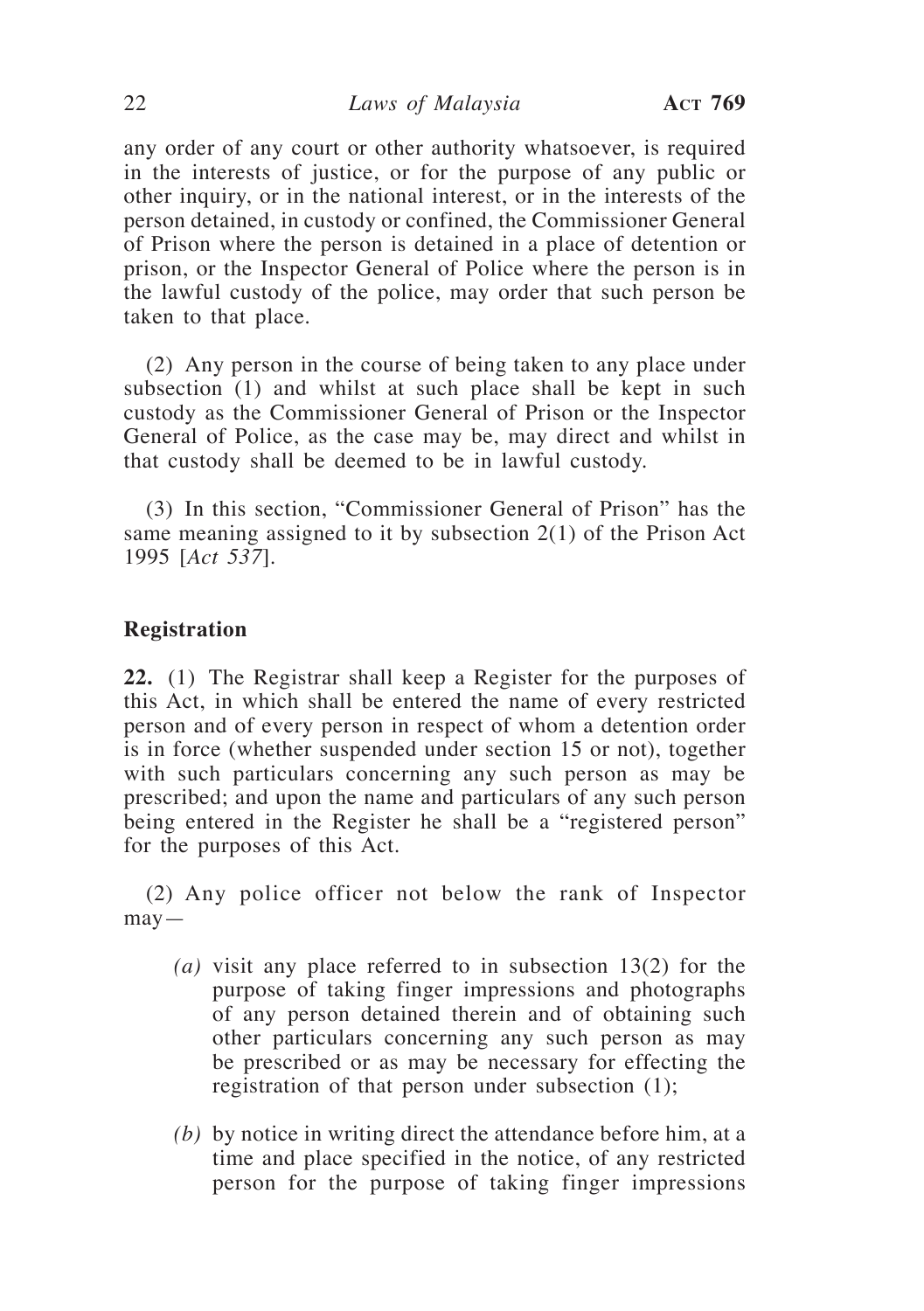and photographs of that person and of obtaining such other particulars concerning any such person as may be prescribed or as may be necessary for effecting the registration of that person under subsection (1).

(3) Any person who, being required by a police officer not below the rank of Inspector to furnish the particulars referred to in paragraph (2)*(a)* or *(b)*, refuses to furnish any such particulars or furnishes any particulars which he knows or has reason to believe to be false, commits an offence and shall be punished with a fine not exceeding ten thousand ringgit or with imprisonment for a term not exceeding three years or to both.

(4) If any person fails to attend as directed under paragraph  $(2)(b)$ , the police officer who issued the notice may cause him to be arrested without warrant by any police officer and brought before him for the purposes mentioned in that subsection.

#### **Removal of name from Register**

**23.** (1) Whenever an order under subsection 13(1) or 13(3), or a direction under subsection 17(1), expires or is revoked so that the person in respect of whom the order was made ceases to be subject to any restrictions or conditions whatsoever, the Registrar shall forthwith remove his name and all entries concerning him from the Register.

(2) The Board may at any time in its discretion direct the Registrar to remove the name of any person from the Register, and upon such removal the person shall cease to be a registered person, unless his name is subsequently re-entered in the Register in accordance with section 22.

## **Registered person not to consort with other registered persons**

**24.** (1) No registered person shall consort or habitually associate with any other registered person without the permission of the Officer in Charge of the Police District in which he resides, unless he shall prove that he did not know and had no reason to suspect that such other person was a registered person.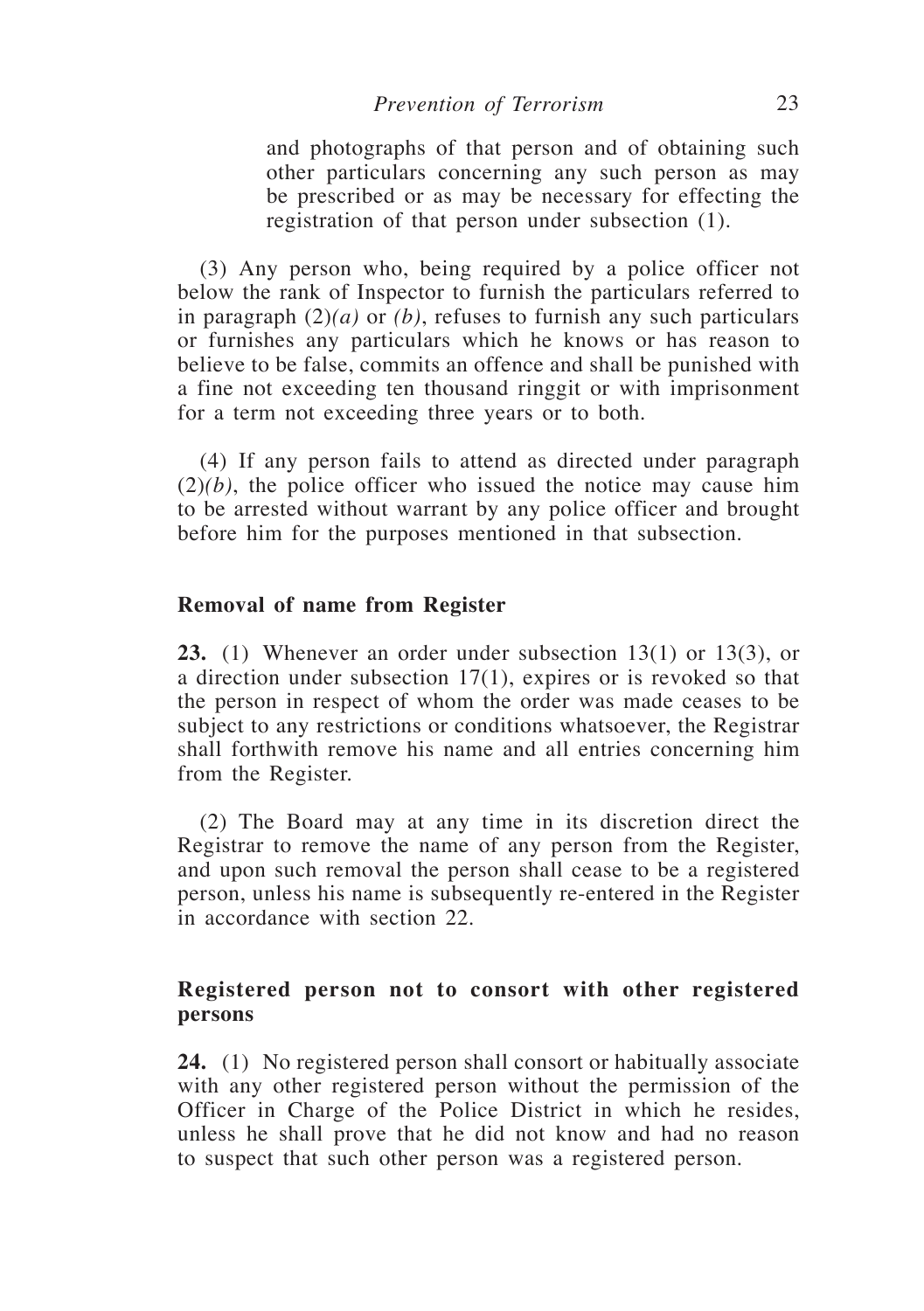(2) Any person who contravenes the provisions of this section commits an offence and shall be punished with imprisonment for a term not exceeding fifteen years and not less than five years.

## **Double penalties**

**25.** Any registered person who is convicted of any offence committed after the date of the entry of his name in the Register under any written law shall be liable to imprisonment for a term of twice as long as the maximum term for which he would have been liable on conviction for that offence, and also to whipping.

## **Loitering in public place,** *etc.*

**26.** Any registered person who—

- *(a)* is found between the hours of sunset and sunrise frequenting or loitering in or about any public place or in or in the neighbourhood of any place of public entertainment;
- *(b)* at any time is found in the company of two or more registered persons; or
- *(c)* at any time is found in or near any place in which any act of violence or breach of the peace is being or has just been committed,

and who is unable satisfactorily to account for his presence at such place or time or in such company commits an offence and shall be punished with imprisonment for a term not exceeding five years or to a fine not exceeding ten thousand ringgit or to both.

## **Harbouring**

**27.** (1) Any person who knowingly harbours or conceals any person who enters any State, district, mukim, town or village in contravention of any order under section 13 commits an offence and shall be punished with imprisonment for a term not exceeding five years or to a fine not exceeding ten thousand ringgit or to both: provided that this subsection shall not apply to the case of a wife harbouring or concealing her husband or a husband harbouring or concealing his wife.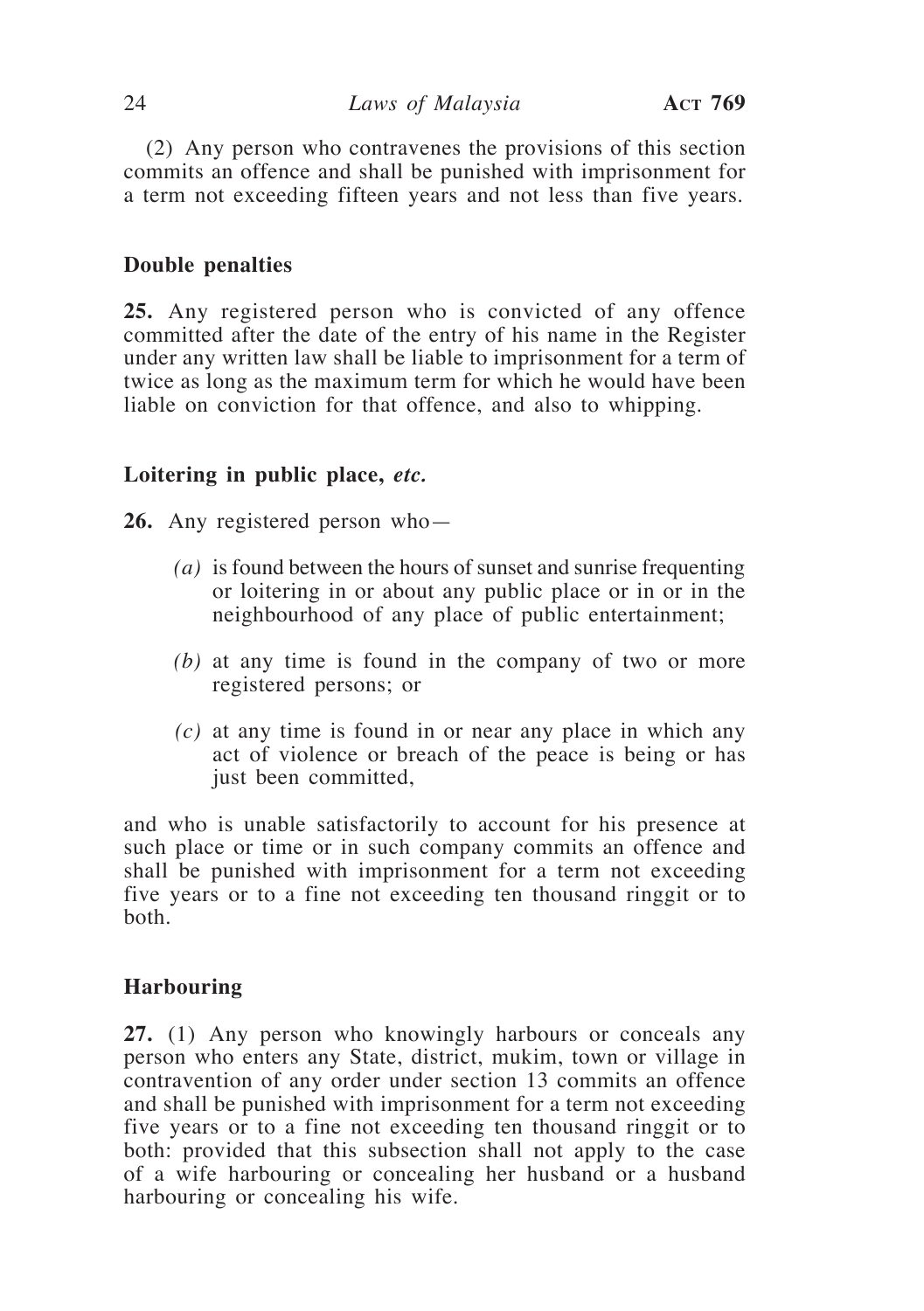(2) Any person aware of the presence in any State, district, mukim, town or village of any person, not being the husband or wife of the first-mentioned person, who has been ordered not to enter the State, district, mukim, town or village or has been ordered to reside in any other State, district, mukim, town or village, and being aware also of the making of the order, shall in the absence of reasonable excuse, proof whereof shall lie on him, forthwith give information thereof to the nearest police officer or Magistrate, and in default of his so doing commits an offence and shall be punished with imprisonment for a term not exceeding three years or to a fine not exceeding five thousand or to both.

## **Saving in respect of prosecution of persons detained**

**28.** The detention of any person under this Part shall be without prejudice to the taking of any criminal proceeding against that person, whether during or after the period of his detention.

## Part V

#### GENERAL

#### **Powers of police to investigate**

**29.** (1) When a police officer not below the rank of Inspector has reason to believe that grounds exist which would justify the holding of an inquiry into the case of any person under this Act, he or any police officer subordinate to him and acting under his orders may investigate the facts and circumstances of the case so far as they may be relevant to any proceedings in respect of that person under this Act.

(2) In making any investigation under subsection (1), a police officer may exercise all or any of the powers in relation to police investigations in any seizable case which are given to him by the law for the time being in force relating to criminal procedure.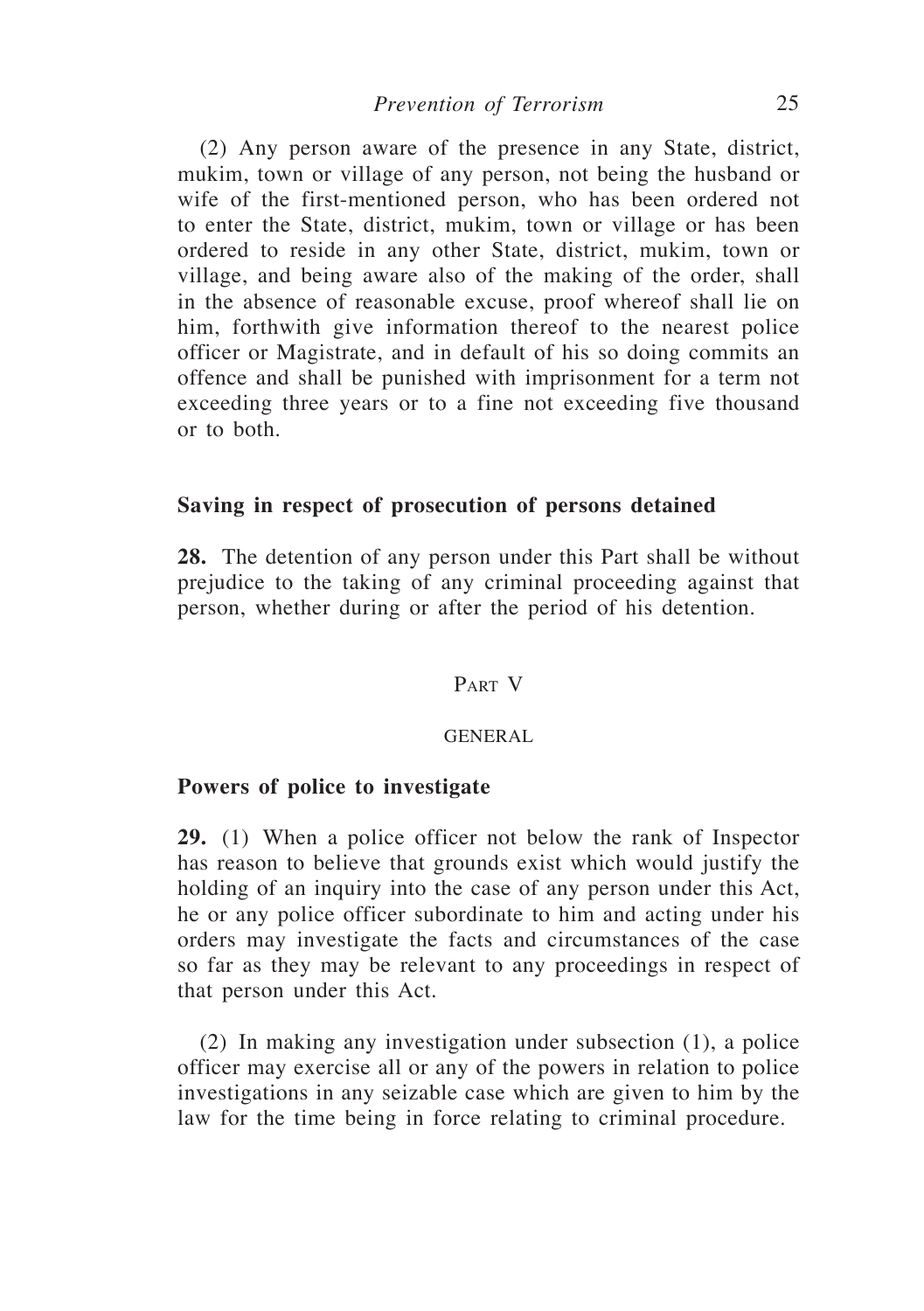# **Arrest**

**30.** A police officer may without a warrant arrest any person if he has reason to believe that the person has committed an offence against section 24, 26 or 27 and every such offence shall be seizable and non-bailable for the purposes of the Criminal Procedure Code.

# **Taking of photographs and finger impressions**

**31.** (1) A police officer may take or cause to be taken the photograph and finger impressions of any person arrested under subsection 3(1), or whose name is required to be entered in the Register under section 22, and shall send the photograph and impressions to the Registrar for identification and report; and every such person shall be legally bound to submit to the taking of his photographs and finger impressions, and may be compelled thereto by the use of force if necessary.

(2) Any person who, being legally bound under subsection (1) to submit to the taking of his photographs or finger impressions, refuses or fails to submit thereto on demand commits an offence and shall be punished with imprisonment for a term not exceeding six months or to a fine not exceeding two thousand ringgit or to both.

- (3) Whenever—
	- *(a)* any person whose photograph and finger impressions have been taken under this section is released under section 4, 6 or 12; or
	- *(b)* the name of any person is removed from the Register under section 23,

the officer in charge of the case shall forthwith notify the Registrar of the release or removal, and the Registrar shall, upon the application of the person, deliver to that person the sheet upon which his finger impressions have been made, together with the negative and all copies of any photograph taken of him and forwarded to the Registrar under this section.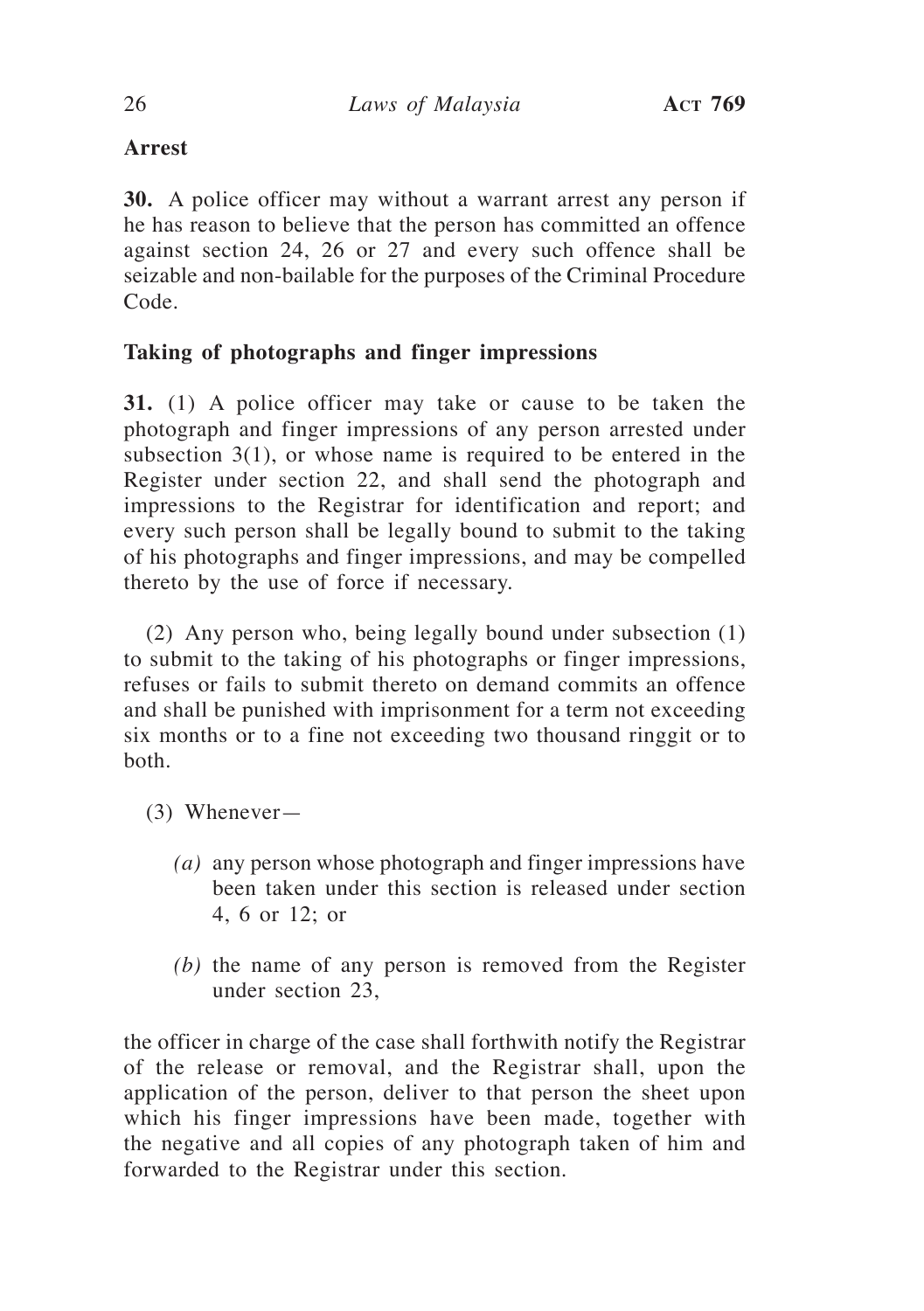## **Disclosure of information**

**32.** Nothing in this Act or in any regulations made under this Act shall require the Board, any member of the Board, any Inquiry Officer or any public servant to disclose facts or to produce documents which he considers—

- *(a)* to be against the public interest to disclose or produce; or
- *(b)* would compromise the protection of a witness or his family or associates.

## **Power to amend Schedule**

**33.** The Minister may, by order published in the *Gazette*, amend the Schedule.

## **Regulations**

**34.** (1) The Minister may make regulations for carrying out the purposes of this Act.

(2) Without prejudice to the generality of the powers conferred by subsection (1), such regulations may—

- *(a)* prescribe the form of the Register, and such other forms as may be necessary or desirable to be used in connection with the matters dealt with in this Act or in any regulations made under this Act;
- *(b)* require all or any class of registered persons to carry identity cards, provide for the form, issue, production, inspection, cancellation, alteration, endorsement on and replacement of those cards, and the substitution of those identity cards for identity cards issued to those persons under any other written law, and for all other matters necessary or desirable in connection with the cards or the carrying of the cards or the enforcement of the regulations, including the prescription of penalties not exceeding in respect of any offence a fine of five thousand ringgit or imprisonment for a term of three years or both;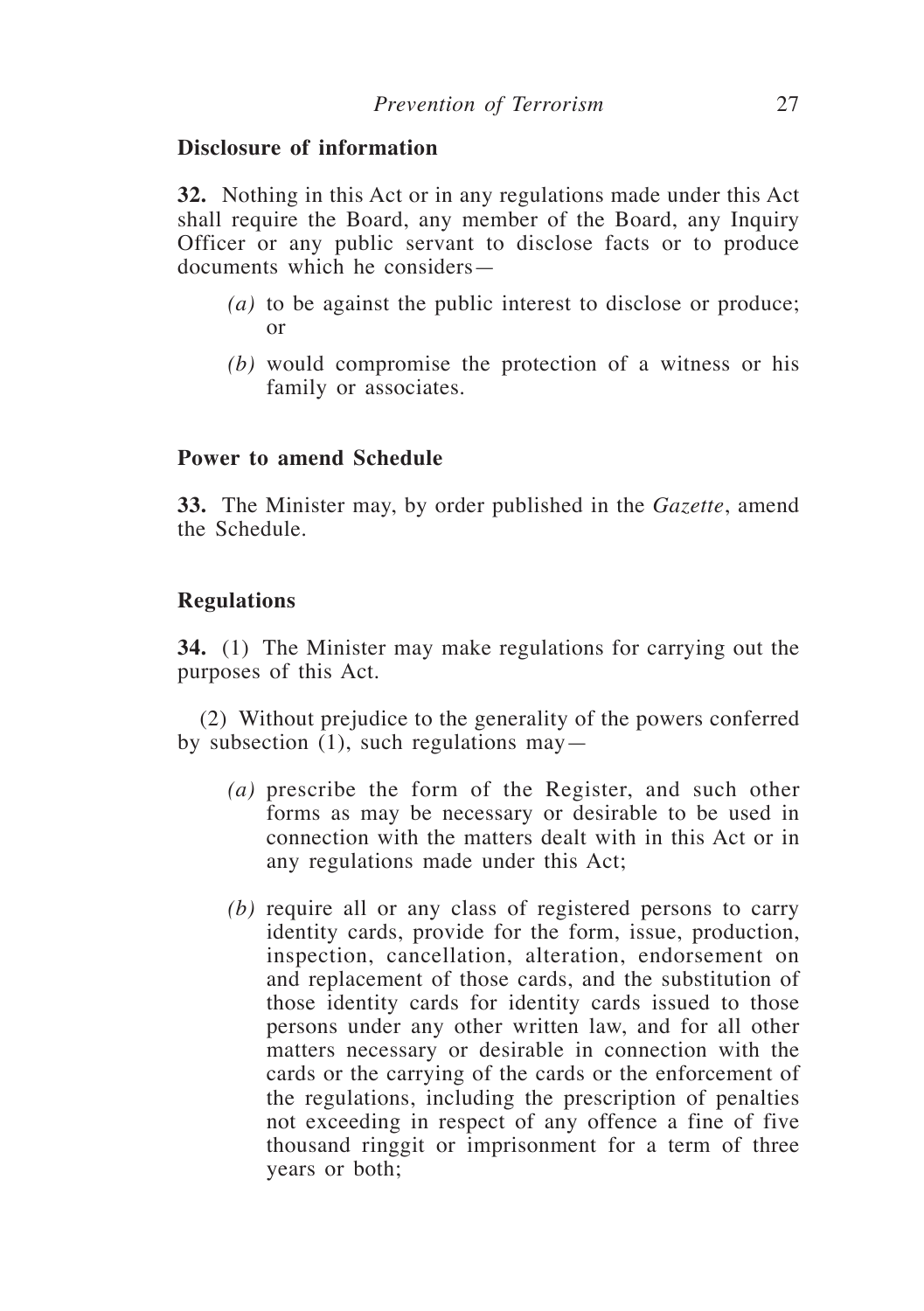- *(c)* provide for the administration and management of the Board, including provisions on training for the members of the Board;
- *(d)* provide for the maintenance and management of places of detention and for the discipline and treatment of persons detained in places of detention and different regulations may be made for different places of detention;
- *(e)* provide for any other matter which under this Act is required or permitted to be prescribed.

#### **Saving and transitional**

**35.** (1) This Act shall not affect any supervision order or detention order issued under the Prevention of Crime Act 1959 [*Act 297*] in relation to any person who was engaged in the commission or support of terrorist acts involving listed terrorist organizations in a foreign country or any part of a foreign country before the date of coming into operation of this Act and such person shall continue to be subject to the supervision order or detention order, as the case may be, for so long as the supervision order or detention order is in force.

(2) This Act shall not affect any inquiry initiated under the Prevention of Crime Act 1959 in relation to any person who was engaged in the commission or support of terrorist acts involving listed terrorist organizations in a foreign country or any part of a foreign country which is pending at the date of coming into operation of this Act and such inquiry shall be continued until its conclusion under that Act as if this Act had not been enacted and where it is decided that a supervision order or detention order shall be issued, the supervision order or detention order shall be issued under that Act.

(3) This Act shall not affect any proceeding initiated under or pursuant to the Prevention of Crime Act 1959 in relation to any person who was engaged in the commission or support of terrorist acts involving listed terrorist organizations in a foreign country or any part of a foreign country which is pending at the date of coming into operation of this Act and such proceeding shall be continued until its conclusion under that Act as if this Act had not been enacted and after that, where any action is required in relation to a supervision order or a detention order issued under that Act which is the subject of such proceeding, such action shall be taken under that Act.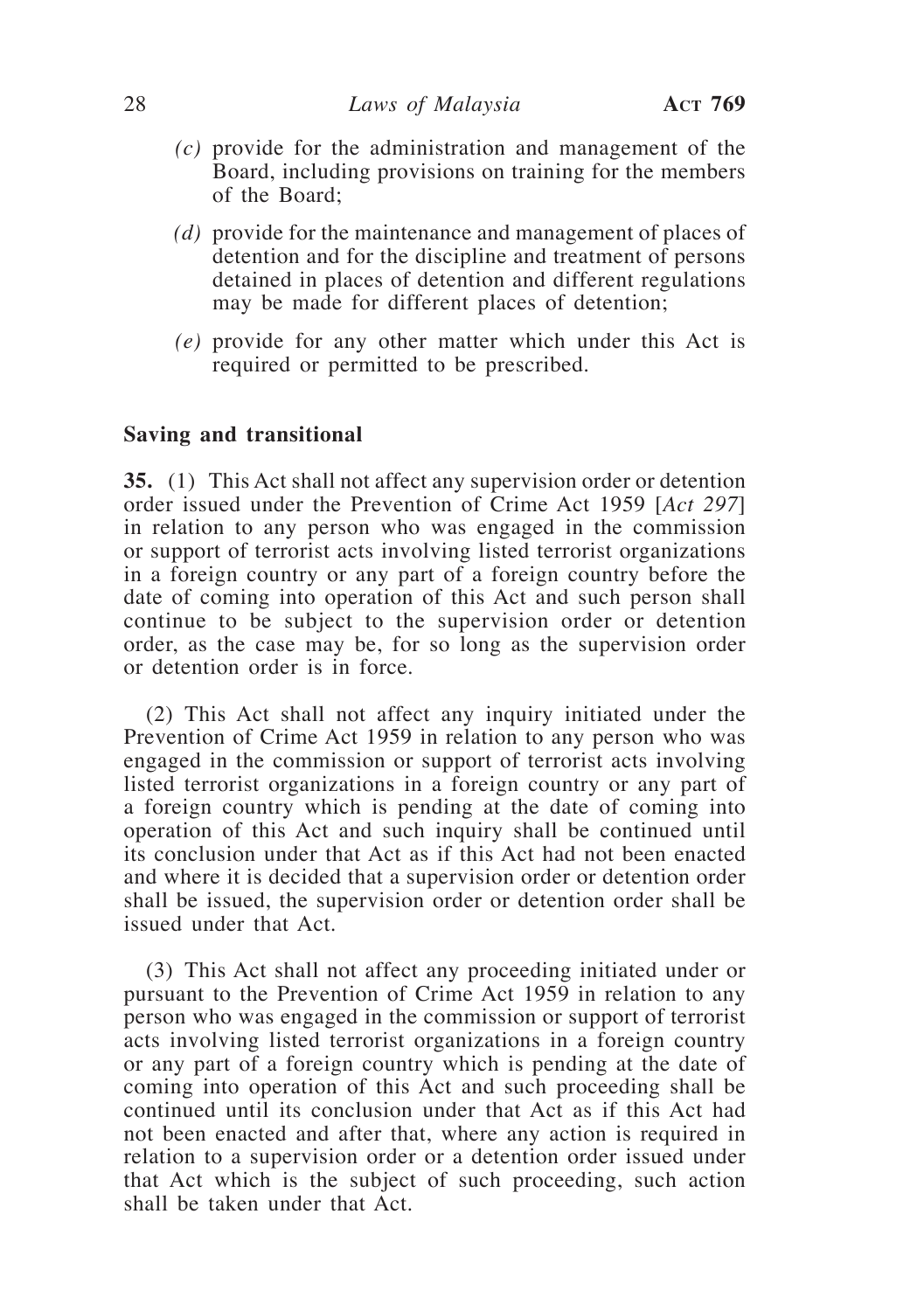# *Prevention of Terrorism* 29

## SCHEDULE

# [Section 7]

## FORM

## ELECTRONIC MONITORING DEVICE

|    | IN THE SESSIONS COURT AT  IN THE STATE OF                                                   |  |  |  |  |
|----|---------------------------------------------------------------------------------------------|--|--|--|--|
| 1. |                                                                                             |  |  |  |  |
| 2. |                                                                                             |  |  |  |  |
| 3. |                                                                                             |  |  |  |  |
| 4. |                                                                                             |  |  |  |  |
|    |                                                                                             |  |  |  |  |
| 5. |                                                                                             |  |  |  |  |
| 6. |                                                                                             |  |  |  |  |
| 7. | Period to be attached with electronic monitoring device ("device"):                         |  |  |  |  |
| 8. | Terms and conditions:                                                                       |  |  |  |  |
|    | (a) to report to the nearest police station at/for every ;                                  |  |  |  |  |
|    | $(b)$ understands that all movements will be tracked and retained as an<br>official record; |  |  |  |  |
|    | $(c)$ agrees to be required to report for device equipment checks if<br>necessary;          |  |  |  |  |
|    | $(d)$ to notify the police officer if there is any change of address;                       |  |  |  |  |
|    | $(e)$ to allow inspections of the device by the police officer;                             |  |  |  |  |
|    | $(f)$ to report to the nearest police station for removal of the device;                    |  |  |  |  |
|    | $(g)$ to return all the device equipment to the police officer;                             |  |  |  |  |
|    | $(h)$ to submit to procedures required by the police officer;                               |  |  |  |  |
|    | $(i)$ to maintain the device as instructed by the police officer;                           |  |  |  |  |
|    | $(i)$ to comply with any directions of the police officer;                                  |  |  |  |  |
|    | $(k)$ to comply with any other conditions as the court may determine.                       |  |  |  |  |